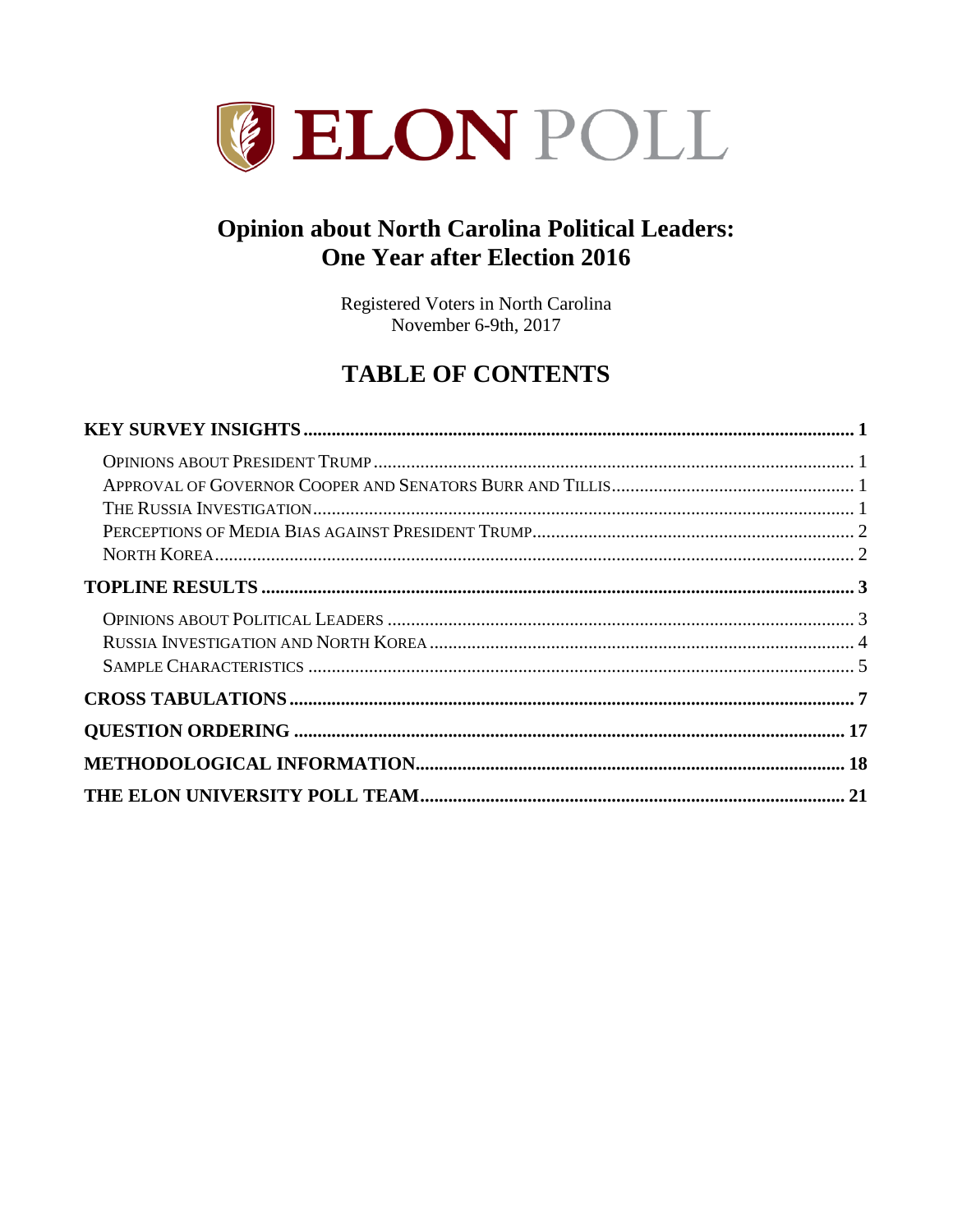

# <span id="page-1-0"></span>**Key Survey Insights**

The Elon University Poll conducted a live-caller, dual frame survey of 771 registered North Carolina voters, between November 6 and November 9, 2017. The overall results reported have a margin of error of  $+/- 3.5\%$ .

### <span id="page-1-1"></span>**Opinions about President Trump**

Approval of President Trump among North Carolina voters has risen slightly since our last survey in late September from 34.4% to 36.8%. While our data does not say exactly what led to this slight change, the President's tour of Asia is likely part of the story. His approval among self-identified Republicans rose from 75% to 81%. Relative support across most demographic groups has largely remained stable since September.

The Elon Poll has developed a probability-based panel of survey respondents to allow us to track changes within individual voters over time. As shown by the cross-tabs below, most voters are very consistent in their approval or disapproval of President Trump. Only 5% of those who approved in September now disapprove. Conversely, only 5% of those who disapproved in September now approve. However, because the proportion who disapprove is so much higher than the proportion who approve, an equal percentage shift between the two camps results in a net gain in approval for President Trump.

### <span id="page-1-2"></span>**Approval of Governor Cooper and Senators Burr and Tillis**

Governor Roy Cooper currently has 49.3% approval and 29.7% disapproval in North Carolina. Cooper has support of a majority of his party, a near-majority of independents, and, notably, 30% of Republicans. Nonetheless, about one in five North Carolina voters still are unable to express an overall opinion about him. One year after former Governor McCrory's election in 2012, [an Elon survey of all residents](https://www.elon.edu/docs/e-web/elonpoll/112213_ElonPoll_ExecSummary.pdf#page=10) found McCrory with much worse numbers.

Senators Burr and Tillis are both disapproved more than approved by North Carolina voters. Senator Burr has slight higher approval levels than Senator Tillis (31% vs. 28%). Perhaps due to Senator Burr's leadership on the U.S. Senate Select Committee on Intelligence, 27% of those who approve of President Trump disapprove of Senator Burr. Tillis is disapproved of by 21% of Trump supporters.

We asked voters if Senators Burr and Tillis should be more supportive or less supportive of President Trump. A plurality, 45.6% said less supportive while 38.5% said more supportive.

### <span id="page-1-3"></span>**The Russia Investigation**

As the investigation into Russia's role in the 2016 gains increasing attention in the media, we asked a series of question to assess North Carolina voters' views.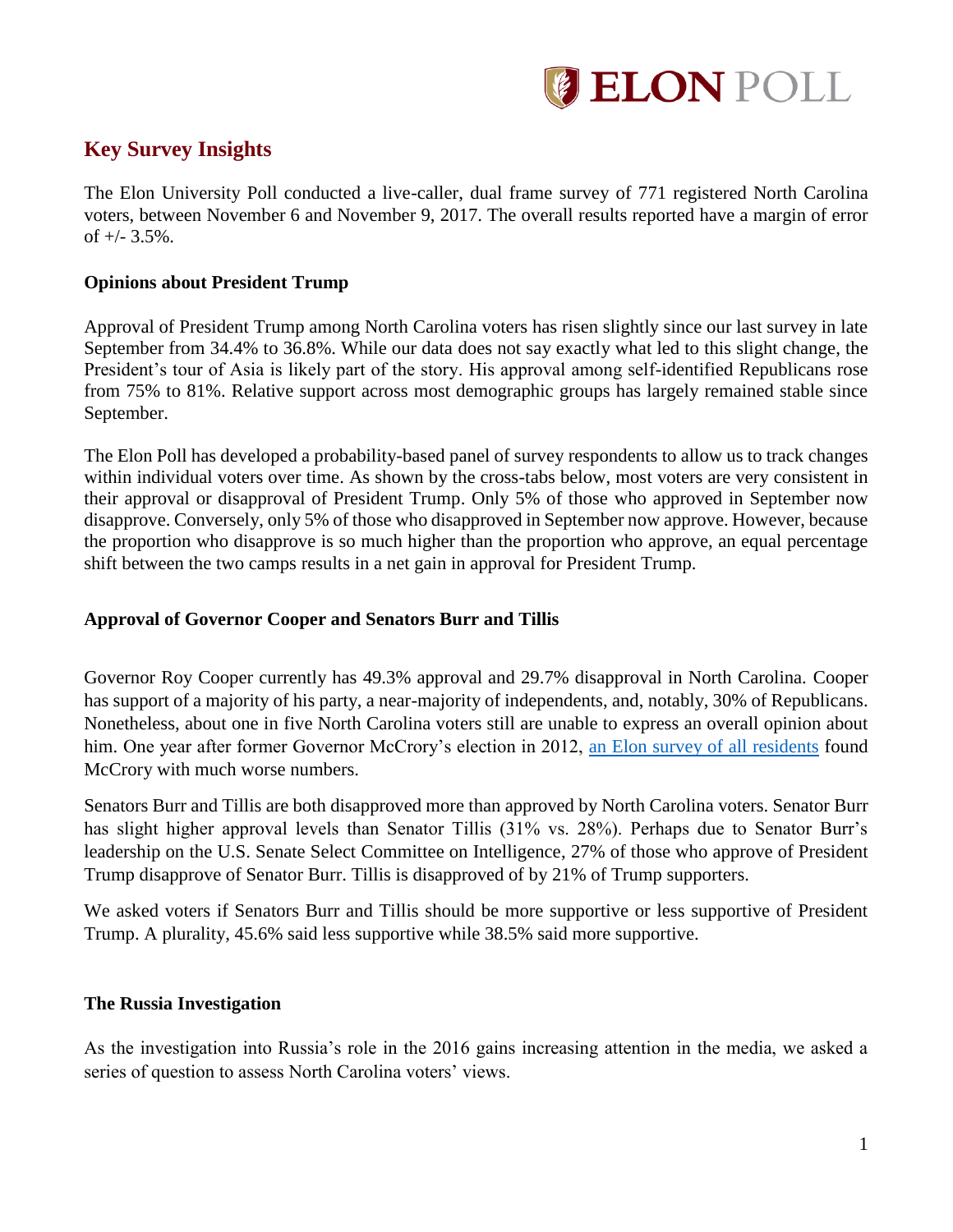

North Carolina voters are split in their expectations about whether the investigation will reveal criminal activity on the part of President Trump, his family or senior administrative leaders. 48.9% said yes, the investigation will reveal criminal activity while 40.5% said no and 9.7% said don't know. Not surprisingly, these perceptions are largely predicted by Trump's approval. Only 7% of Trump supporters said yes compared to 79% of those who disapproved.

When it comes to electoral implications of the Russia investigation, results are suggestive but unclear overall. Most North Carolina voters (61.3%) said the investigation made no difference in their motivation to voter in the 2018 midterms. However, 34.2% said it made them more motivated. Worth noting, this enhanced motivation is contingent on party identification. Democrats were almost three times more likely than Republicans to say they were more motivated to vote because of the investigation (53% vs. 18%), suggesting Republican backlash against the investigation does not currently match corresponding Democratic engagement. In close races, this disparity of motivation could tip the scales of victory.

We were curious about how many voters see the Russia investigation as a serious matter or just everyday politics. A slim majority (52.4%) saw the investigation as a serious matter while 38.9% said it was just politics, the kind of things both parties engage in. We modified our question based on a national Gallup Poll in April 1973 that asked, **"**Which of these two statements comes closer to your point of view about Watergate: A. It's a very serious matter because it reveals corruption in the Nixon administration, or B it's just politics--the kind of thing that both parties engage in?" 31% said A; 53% said B; 16% said no opinion. By June 1974, Gallup found 49% saying A, 42% saying B and 9% saying no opinion.

### <span id="page-2-0"></span>**Perceptions of Media Bias against President Trump**

A slight majority (51.6%) of North Carolinians think the media is biased against President Trump while 43.7% said the media is not biased. This ratio is roughly similar to what we found last October from the same question. Republicans overwhelming perceive a media bias (90%), but a majority of independents (55%) and almost one-quarter (23%) of Democrats also believe Trump faces media bias.

### <span id="page-2-1"></span>**North Korea**

As tensions on the Korean Peninsula remain high, we attempted to gauge how worried North Carolina voters are about the prospect of nuclear war. Almost one-quarter of North Carolinians (23.6%) expect the use of nuclear weapons within the next year. Whether an analyst deems this level of worry as high is largely subjective. That said, those who expect nuclear weapons to be used are much more likely to be Democrats than Republicans. Only 11% of Republicans and 15% of independents expect the use of nuclear weapons compared to 41% of Democrats.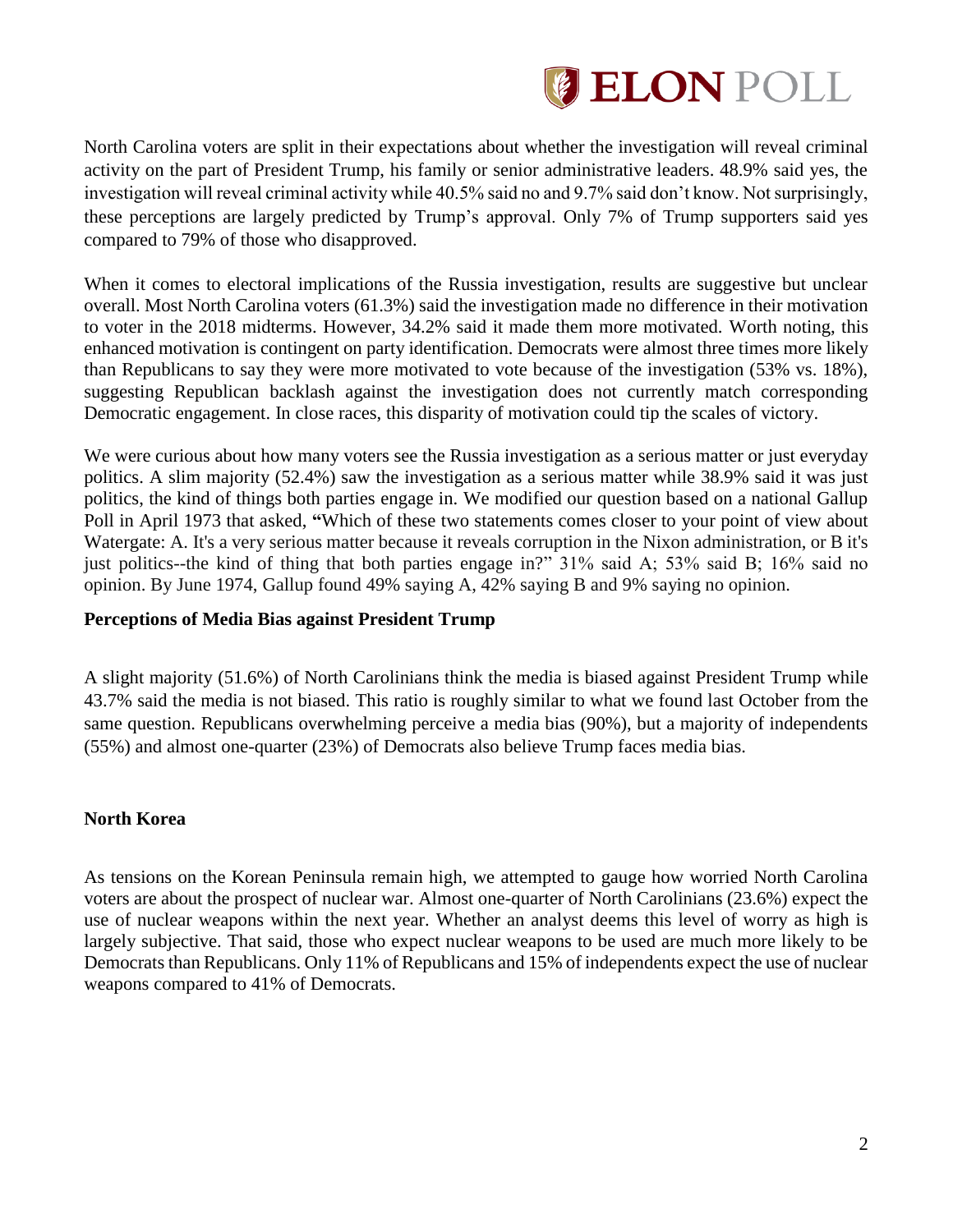

# <span id="page-3-0"></span>**Topline Results**

*Brackets indicate random rotation of response options within question.*

## <span id="page-3-1"></span>**Opinions about Political Leaders**

### Approve Trump

Do you [approve] or [disapprove] of the way Donald Trump is handling his job as president?

| $N = 100000\%$ |  |
|----------------|--|

### Approve Cooper

Do you [approve] or [disapprove] of the way Roy Cooper is handling his job as Governor?

### Approve Burr

Do you [approve] or [disapprove] of the way Richard Burr is handling his job as Senator?

### Approve Tillis

Do you [approve] or [disapprove] of the way Thom Tillis is handling his job as Senator?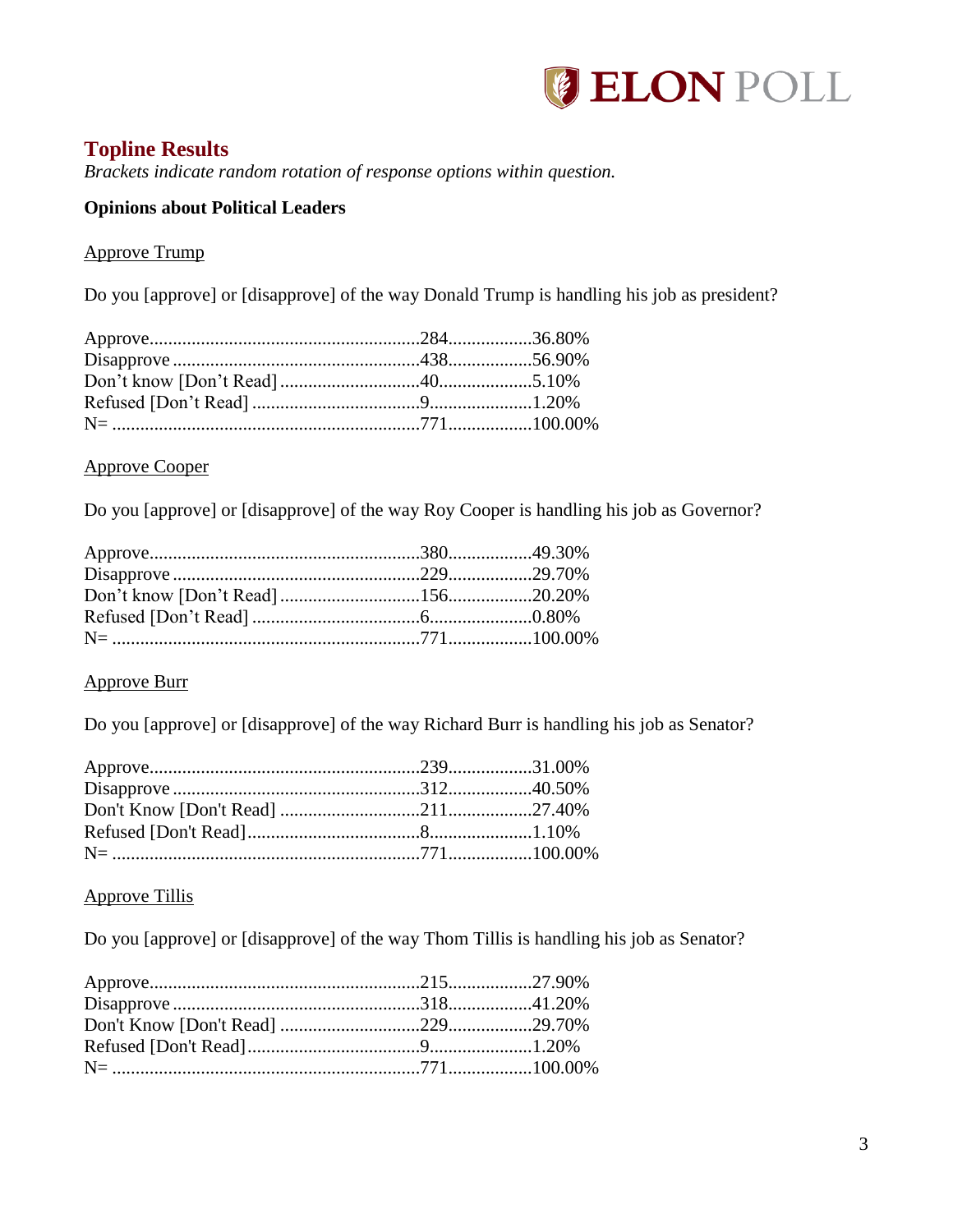

### Trump Media

In general, do you believe the media is biased against President Trump?

### Senators Trump

Should Senators Burr and Tillis be more or less supportive of President Trump?

## <span id="page-4-0"></span>**Russia Investigation and North Korea**

### Russia Criminal

Do you think the federal investigation of Russia's interference in the 2016 presidential election will reveal criminal activity by President Trump, his family, or senior leaders in his administration?

### Russia Turnout

Does the Russia investigation make you more or less motivated to vote in the 2018 midterm elections, or does it not make a difference?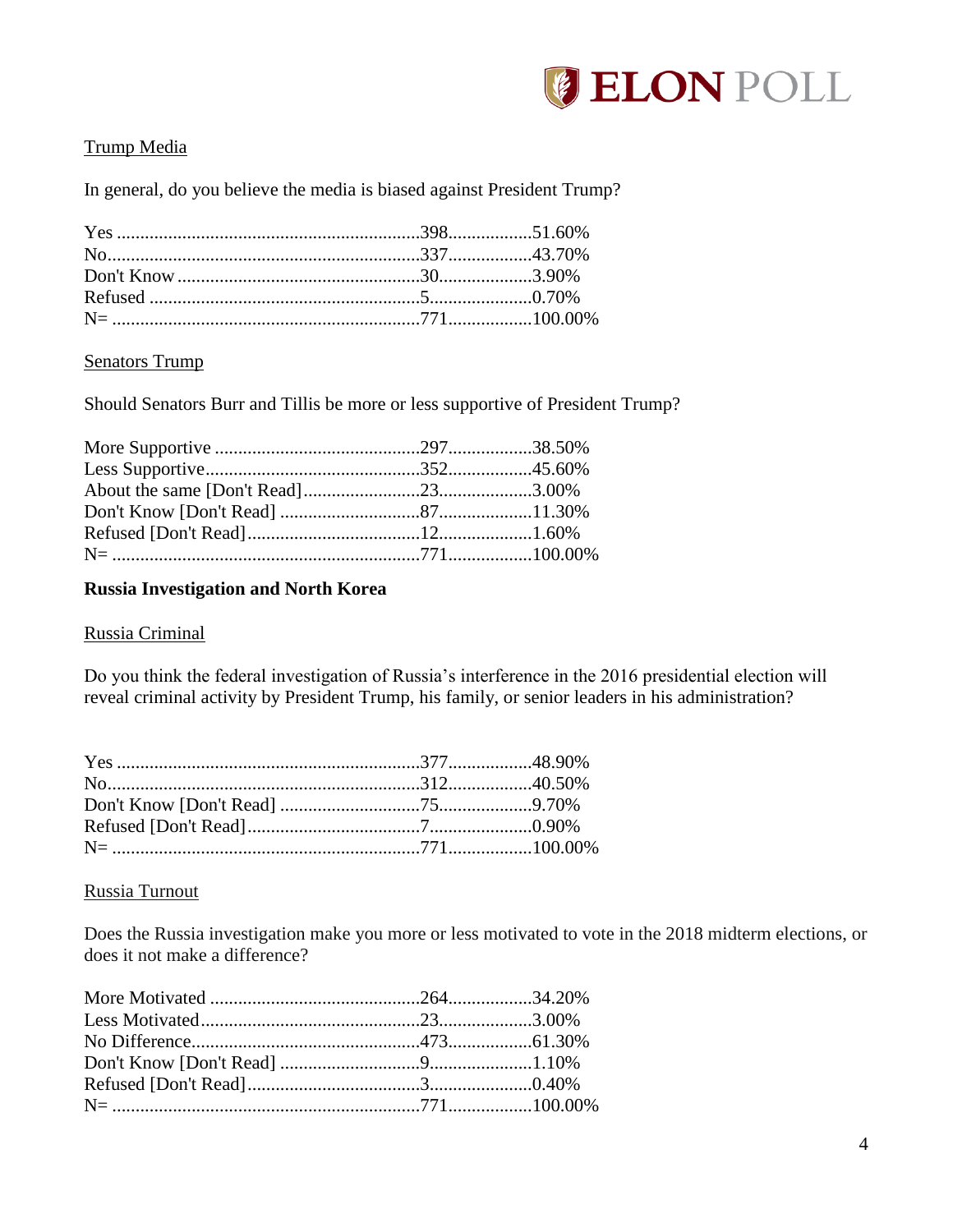

### Russia seriousness

Which of these two statements comes closer to your view about the Russia investigation:

A. it is a very serious matter because it could reveal corruption in the Trump administration.

OR

B. it is just politics, the kind of thing both parties engage in.

### North Korea

Do you expect tensions between the United States and North Korea will lead to the use of nuclear weapons, by either country, within the next year?

### <span id="page-5-0"></span>**Sample Characteristics**

*Registered Party ID (from Voter File)*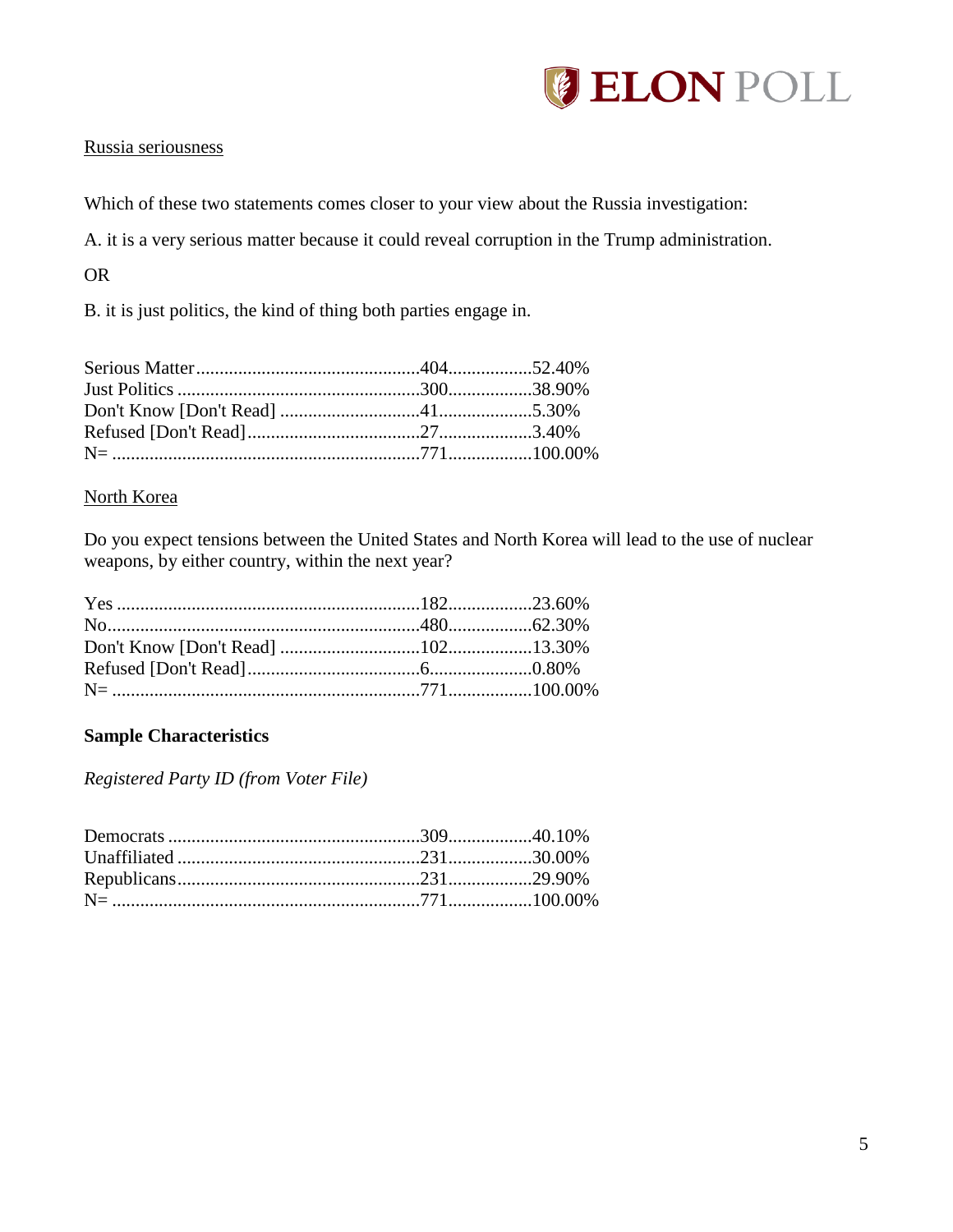

### Party Identification<sup>1</sup>

Age

### Race (from Voter File)

Gender

### County Type

\*County type is based on 2014 U.S. Census Population density estimates (Rural <250/sq. mile; Suburban 250-750/sq. mile; Urban >750/sq. mile. http://www.ncruralcenter.org/rural-county-ma)

<sup>&</sup>lt;sup>1</sup> Self-reported party identification is used in the cross tabulations presented below. If they initially answered Independent, Something Else, or Don't Know, they were asked if they think of themselves as closer to the Republican or Democratic party.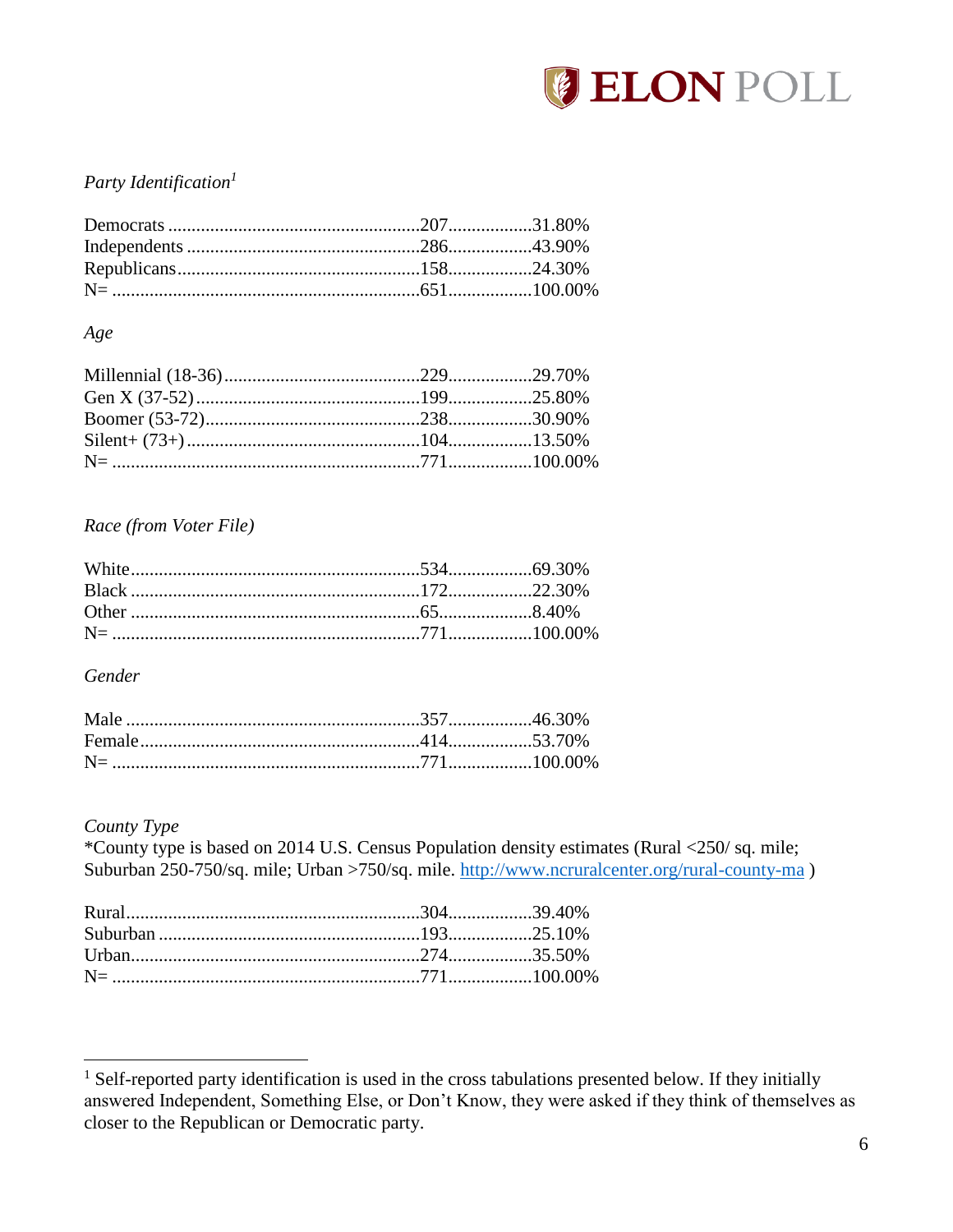

# <span id="page-7-0"></span>**Cross Tabulations**

## Approve Trump

Do you [approve] or [disapprove] of the way Donald Trump is handling his job as president?

|                               | Approve | Disapprove | Don't know     | Refused        | Total |
|-------------------------------|---------|------------|----------------|----------------|-------|
|                               | $\%$    | $\%$       | $\%$           | $\%$           | $\%$  |
| Democrats                     | 8       | 92         | $\overline{0}$ | $\overline{0}$ | 100   |
| Independents                  | 35      | 56         | 8              | 1              | 100   |
| Republicans                   | 81      | 10         | 8              | $\mathbf{1}$   | 100   |
|                               | Approve | Disapprove | Don't know     | Refused        | Total |
|                               | $\%$    | $\%$       | $\%$           | $\%$           | $\%$  |
| Millennial                    | 30      | 59         | 8              | 3              | 100   |
| Gen X                         | 38      | 57         | 5              | 1              | 100   |
| <b>Boomer</b>                 | 38      | 58         | 3              | 1              | 100   |
| Silent+                       | 47      | 50         | 3              | $\theta$       | 100   |
|                               | Approve | Disapprove | Don't know     | Refused        | Total |
|                               | $\%$    | $\%$       | $\%$           | $\%$           | $\%$  |
| White                         | 47      | 46         | 6              | 1              | 100   |
| <b>Black</b>                  | 5       | 94         | 1              | 1              | 100   |
| Other                         | 37      | 51         | 8              | 5              | 100   |
|                               | Approve | Disapprove | Don't know     | Refused        | Total |
|                               | $\%$    | $\%$       | $\%$           | $\%$           | $\%$  |
| Male                          | 47      | 45         | 7              | $\mathbf{1}$   | 100   |
| Female                        | 28      | 67         | $\overline{4}$ | $\overline{2}$ | 100   |
|                               | Approve | Disapprove | Don't know     | Total          |       |
| September 17 Approval (below) | $\%$    | $\%$       | $\%$           | $\%$           |       |
| Approve                       | 95      | 5          | $\overline{0}$ | 100            |       |
| Disapprove                    | 5       | 94         | 1              | 100            |       |
| Don't know                    | 34      | 34         | 31             | 100            |       |
|                               | Approve | Disapprove | Don't know     | Refused        | Total |
|                               | $\%$    | $\%$       | $\%$           | $\%$           | $\%$  |
| Rural                         | 48      | 46         | 5              | 1              | 100   |
| Suburban                      | 37      | 56         | 6              | 1              | 100   |
| Urban                         | 24      | 70         | 5              | $\overline{2}$ | 100   |
| Total                         | 37      | 57         | 5              | $\mathbf{1}$   | 100   |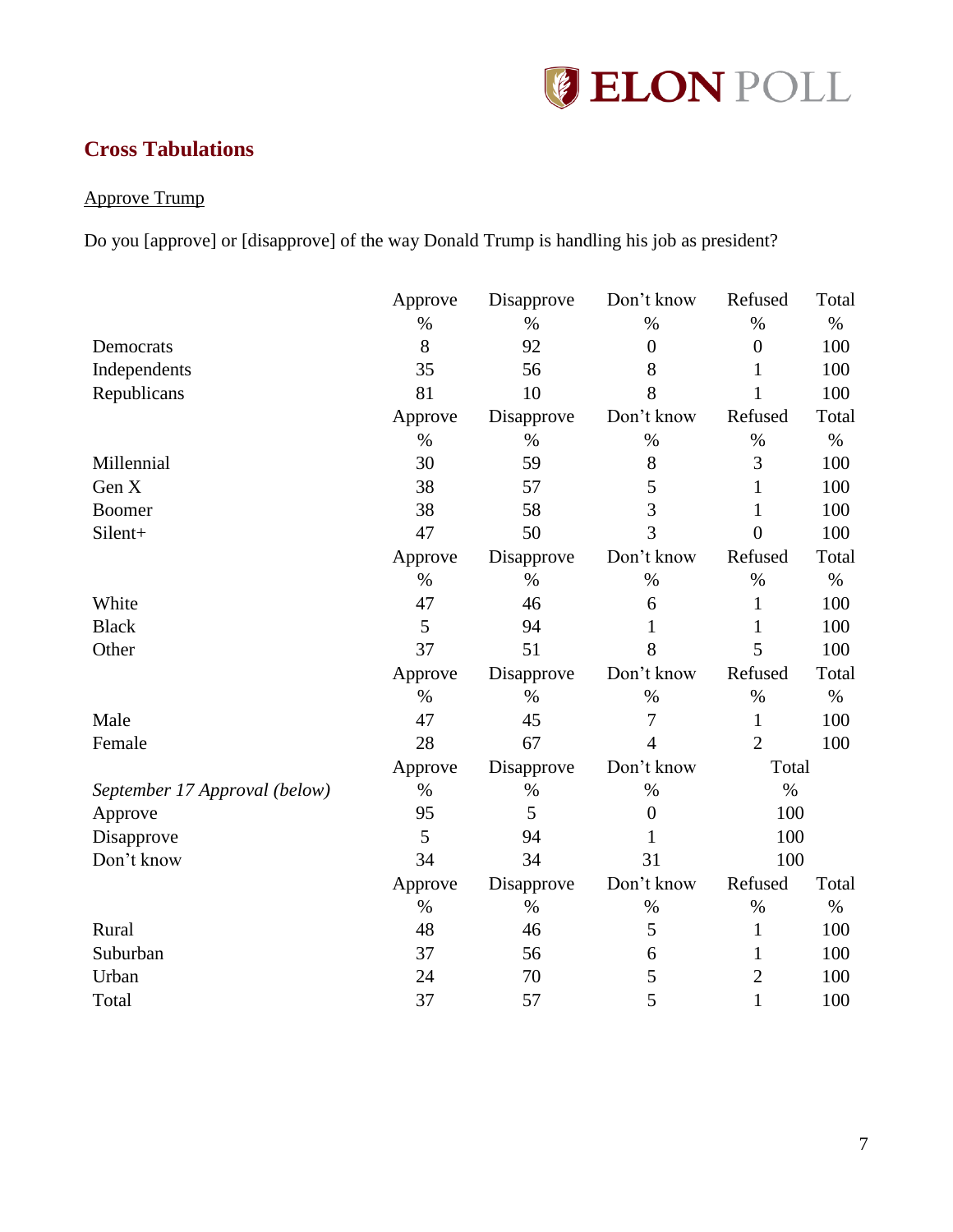

### Approve Cooper

Do you [approve] or [disapprove] of the way Roy Cooper is handling his job as Governor?

|                       | Approve | Disapprove | Don't know | Refused          | Total |
|-----------------------|---------|------------|------------|------------------|-------|
|                       | $\%$    | $\%$       | $\%$       | $\%$             | $\%$  |
| Democrats             | 67      | 13         | 19         | $\mathbf{1}$     | 100   |
| Independents          | 48      | 29         | 23         | $\mathbf{1}$     | 100   |
| Republicans           | 30      | 50         | 20         | $\overline{0}$   | 100   |
|                       | Approve | Disapprove | Don't know | Refused          | Total |
| <b>Trump Approval</b> | $\%$    | $\%$       | $\%$       | $\%$             | $\%$  |
| Approve               | 26      | 54         | 20         | $\overline{0}$   | 100   |
| Disapprove            | 67      | 14         | 18         | $\overline{0}$   | 100   |
|                       | Approve | Disapprove | Don't know | Refused          | Total |
|                       | $\%$    | $\%$       | $\%$       | $\%$             | $\%$  |
| Millennial            | 47      | 30         | 21         | $\mathfrak{2}$   | 100   |
| Gen X                 | 48      | 27         | 25         | $\mathbf{1}$     | 100   |
| Boomer                | 51      | 32         | 17         | $\overline{0}$   | 100   |
| Silent+               | 53      | 30         | 16         | $\overline{0}$   | 100   |
|                       | Approve | Disapprove | Don't know | Refused          | Total |
|                       | $\%$    | $\%$       | $\%$       | $\%$             | $\%$  |
| White                 | 45      | 35         | 20         | $\overline{0}$   | 100   |
| <b>Black</b>          | 60      | 21         | 18         | $\mathbf{1}$     | 100   |
| Other                 | 58      | 11         | 26         | 5                | 100   |
|                       | Approve | Disapprove | Don't know | Refused          | Total |
|                       | $\%$    | $\%$       | $\%$       | $\%$             | $\%$  |
| Male                  | 44      | 36         | 20         | $\overline{0}$   | 100   |
| Female                | 54      | 24         | 21         | $\mathbf{1}$     | 100   |
|                       | Approve | Disapprove | Don't know | Refused          | Total |
|                       | $\%$    | $\%$       | $\%$       | $\%$             | $\%$  |
| Rural                 | 46      | 33         | 21         | $\overline{0}$   | 100   |
| Suburban              | 46      | 33         | 20         | $\boldsymbol{0}$ | 100   |
| Urban                 | 55      | 24         | 19         | $\overline{2}$   | 100   |
| Total                 | 49      | 30         | 20         | $\mathbf{1}$     | 100   |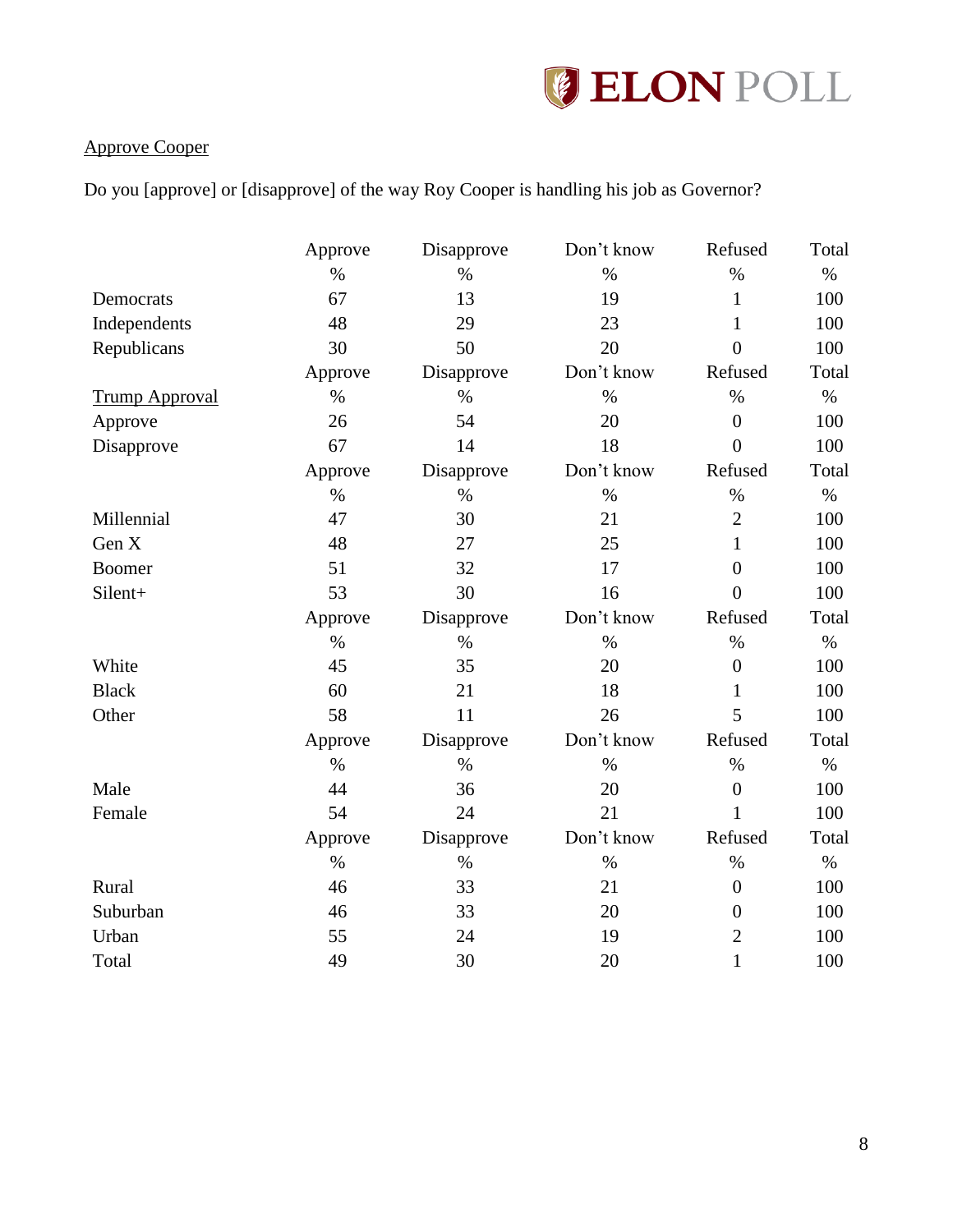

## Approve Burr

Do you [approve] or [disapprove] of the way Richard Burr is handling his job as Senator?

|                       | Approve | Disapprove | Don't Know | Refused          | Total |
|-----------------------|---------|------------|------------|------------------|-------|
|                       | $\%$    | $\%$       | $\%$       | $\%$             | $\%$  |
| Democrats             | 21      | 52         | 26         | $\overline{0}$   | 100   |
| Independents          | 30      | 43         | 27         | $\mathbf{1}$     | 100   |
| Republicans           | 46      | 23         | 30         | $\mathbf{1}$     | 100   |
|                       | Approve | Disapprove | Don't Know | Refused          | Total |
| <b>Trump Approval</b> | $\%$    | $\%$       | $\%$       | $\%$             | $\%$  |
| Approve               | 45      | 27         | 28         | $\boldsymbol{0}$ | 100   |
| Disapprove            | 23      | 52         | 26         | $\overline{0}$   | 100   |
|                       | Approve | Disapprove | Don't Know | Refused          | Total |
|                       | $\%$    | $\%$       | $\%$       | $\%$             | $\%$  |
| Millennial            | 30      | 40         | 28         | $\overline{2}$   | 100   |
| Gen X                 | 30      | 41         | 28         | $\mathbf{1}$     | 100   |
| <b>Boomer</b>         | 28      | 44         | 28         | $\mathbf{1}$     | 100   |
| Silent+               | 42      | 34         | 23         | $\mathbf{1}$     | 100   |
|                       | Approve | Disapprove | Don't Know | Refused          | Total |
|                       | $\%$    | $\%$       | $\%$       | $\%$             | $\%$  |
| White                 | 34      | 37         | 28         | $\mathbf{1}$     | 100   |
| <b>Black</b>          | 24      | 48         | 27         | $\mathbf{1}$     | 100   |
| Other                 | 26      | 49         | 21         | 5                | 100   |
|                       | Approve | Disapprove | Don't Know | Refused          | Total |
|                       | $\%$    | $\%$       | $\%$       | $\%$             | $\%$  |
| Male                  | 36      | 38         | 26         | $\mathbf{1}$     | 100   |
| Female                | 27      | 43         | 29         | $\mathbf{1}$     | 100   |
|                       | Approve | Disapprove | Don't Know | Refused          | Total |
|                       | $\%$    | $\%$       | $\%$       | $\%$             | $\%$  |
| Rural                 | 36      | 32         | 32         | $\boldsymbol{0}$ | 100   |
| Suburban              | 35      | 41         | 24         | $\mathbf{1}$     | 100   |
| Urban                 | 23      | 50         | 25         | $\overline{2}$   | 100   |
| Total                 | 31      | 41         | 27         | $\mathbf{1}$     | 100   |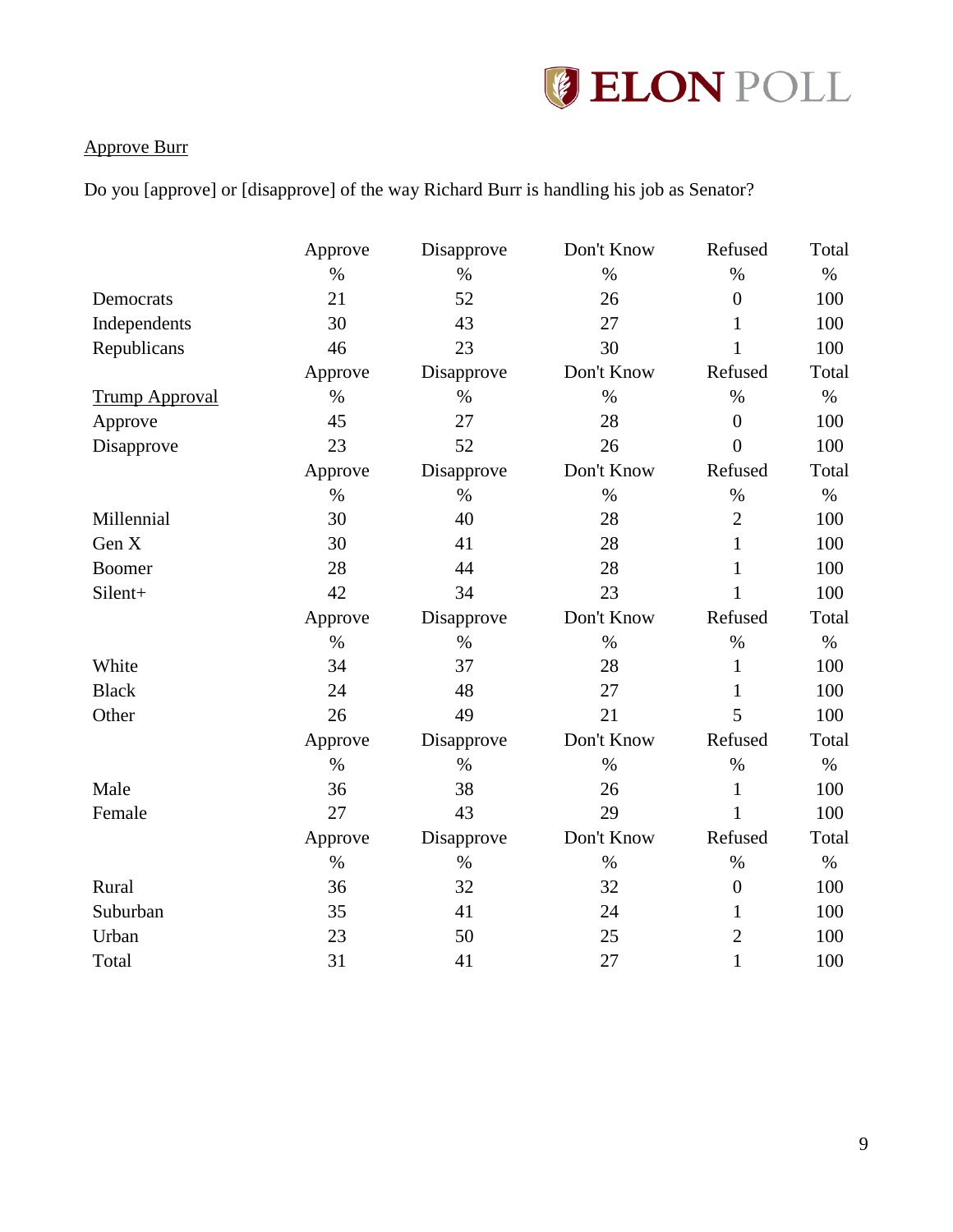

## Approve Tillis

Do you [approve] or [disapprove] of the way Thom Tillis is handling his job as Senator?

|                       | Approve | Disapprove | Don't Know | Refused          | Total |
|-----------------------|---------|------------|------------|------------------|-------|
|                       | $\%$    | $\%$       | $\%$       | $\%$             | $\%$  |
| Democrats             | 18      | 51         | 31         | $\boldsymbol{0}$ | 100   |
| Independents          | 24      | 44         | 31         | $\mathbf{1}$     | 100   |
| Republicans           | 51      | 17         | 32         | $\overline{0}$   | 100   |
|                       | Approve | Disapprove | Don't Know | Refused          | Total |
| <b>Trump Approval</b> | $\%$    | $\%$       | $\%$       | $\%$             | $\%$  |
| Approve               | 49      | 21         | 30         | $\overline{0}$   | 100   |
| Disapprove            | 16      | 58         | 26         | $\mathbf{1}$     | 100   |
|                       | Approve | Disapprove | Don't Know | Refused          | Total |
|                       | $\%$    | $\%$       | $\%$       | $\%$             | $\%$  |
| Millennial            | 26      | 40         | 32         | $\overline{2}$   | 100   |
| Gen X                 | 26      | 43         | 31         | $\mathbf{1}$     | 100   |
| Boomer                | 25      | 46         | 28         | 1                | 100   |
| Silent+               | 43      | 30         | 26         | $\mathbf{1}$     | 100   |
|                       | Approve | Disapprove | Don't Know | Refused          | Total |
|                       | $\%$    | $\%$       | $\%$       | $\%$             | $\%$  |
| White                 | 30      | 37         | 31         | $\mathbf{1}$     | 100   |
| <b>Black</b>          | 20      | 55         | 24         | $\boldsymbol{0}$ | 100   |
| Other                 | 29      | 36         | 31         | 5                | 100   |
|                       | Approve | Disapprove | Don't Know | Refused          | Total |
|                       | $\%$    | $\%$       | $\%$       | $\%$             | $\%$  |
| Male                  | 35      | 37         | 27         | $\mathbf{1}$     | 100   |
| Female                | 22      | 45         | 32         | $\mathbf{1}$     | 100   |
|                       | Approve | Disapprove | Don't Know | Refused          | Total |
|                       | $\%$    | $\%$       | $\%$       | $\%$             | $\%$  |
| Rural                 | 36      | 33         | 31         | $\overline{0}$   | 100   |
| Suburban              | 28      | 45         | 26         | $\overline{0}$   | 100   |
| Urban                 | 19      | 47         | 31         | 3                | 100   |
| Total                 | 28      | 41         | 30         | $\mathbf{1}$     | 100   |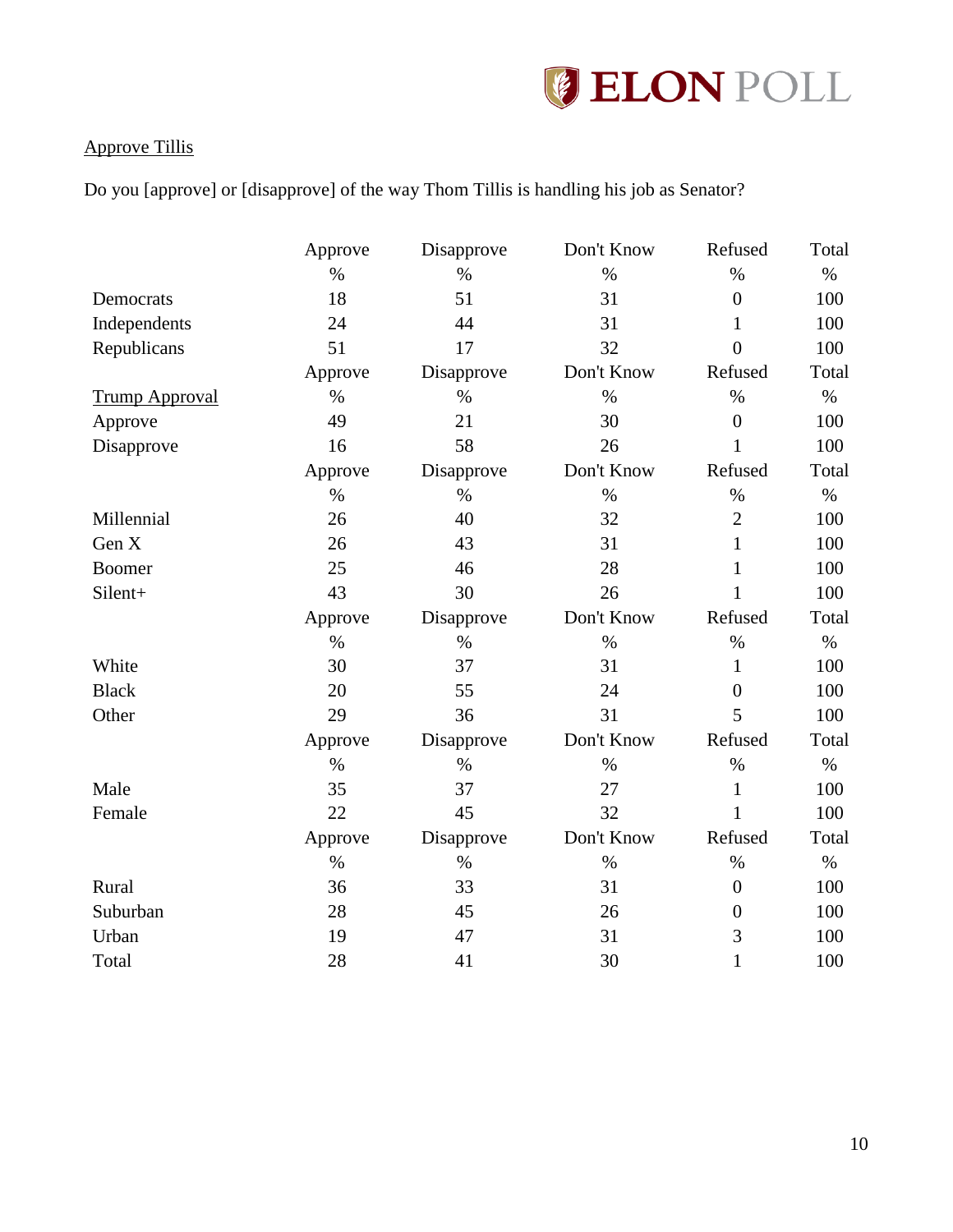

## Trump Media

In general, do you believe the media is biased against President Trump?

|                       | Yes  | No             | Don't Know     | Refused          | Total |
|-----------------------|------|----------------|----------------|------------------|-------|
|                       | $\%$ | $\%$           | $\%$           | $\%$             | $\%$  |
| Democrats             | 23   | 73             | $\overline{4}$ | $\overline{0}$   | 100   |
| Independents          | 55   | 41             | 4              | $\mathbf{1}$     | 100   |
| Republicans           | 90   | 9              | 1              | $\overline{0}$   | 100   |
|                       | Yes  | N <sub>o</sub> | Don't Know     | Refused          | Total |
| <b>Trump Approval</b> | $\%$ | $\%$           | $\%$           | $\%$             | $\%$  |
| Approve               | 92   | 6              | $\overline{2}$ | $\overline{0}$   | 100   |
| Disapprove            | 22   | 72             | 5              | $\overline{0}$   | 100   |
|                       | Yes  | N <sub>o</sub> | Don't Know     | Refused          | Total |
|                       | $\%$ | $\%$           | $\%$           | $\%$             | $\%$  |
| Millennial            | 50   | 44             | 5              | $\overline{2}$   | 100   |
| Gen X                 | 51   | 43             | 6              | $\mathbf{1}$     | 100   |
| <b>Boomer</b>         | 52   | 46             | $\overline{2}$ | $\overline{0}$   | 100   |
| Silent+               | 56   | 40             | $\overline{4}$ | $\overline{0}$   | 100   |
|                       | Yes  | N <sub>o</sub> | Don't Know     | Refused          | Total |
|                       | $\%$ | $\%$           | $\%$           | $\%$             | $\%$  |
| White                 | 62   | 35             | 3              | $\overline{0}$   | 100   |
| <b>Black</b>          | 23   | 71             | 5              | $\mathbf{1}$     | 100   |
| Other                 | 43   | 45             | $\overline{7}$ | 5                | 100   |
|                       | Yes  | N <sub>o</sub> | Don't Know     | Refused          | Total |
|                       | $\%$ | $\%$           | $\%$           | $\%$             | $\%$  |
| Male                  | 65   | 31             | $\overline{4}$ | $\boldsymbol{0}$ | 100   |
| Female                | 40   | 55             | $\overline{4}$ | $\mathbf{1}$     | 100   |
|                       | Yes  | No             | Don't Know     | Refused          | Total |
|                       | $\%$ | $\%$           | $\%$           | $\%$             | $\%$  |
| Rural                 | 57   | 40             | 3              | $\overline{0}$   | 100   |
| Suburban              | 57   | 41             | $\overline{2}$ | $\overline{0}$   | 100   |
| Urban                 | 42   | 50             | 6              | $\overline{2}$   | 100   |
| Total                 | 52   | 44             | $\overline{4}$ | $\mathbf{1}$     | 100   |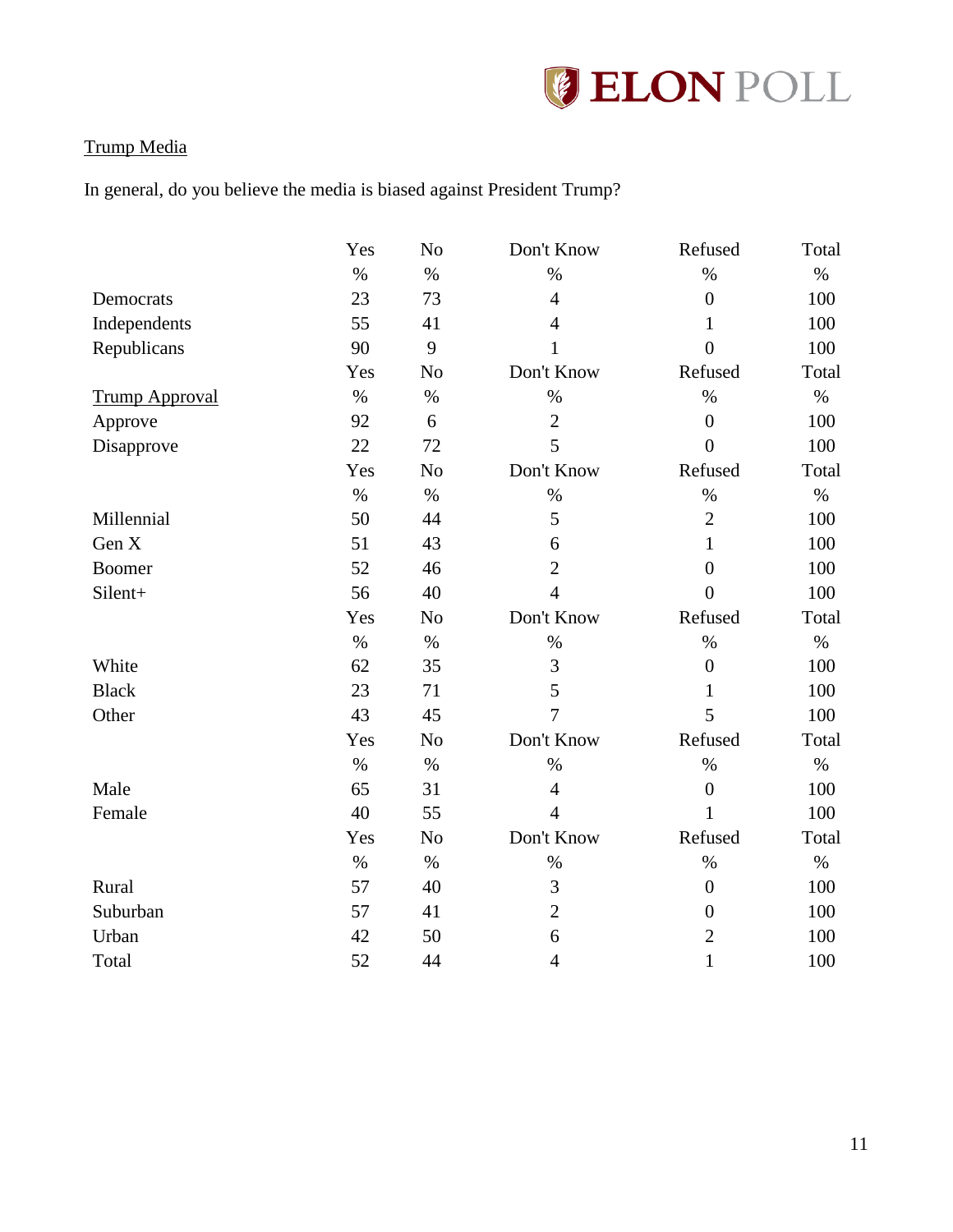

## Senators Trump

Should Senators Burr and Tillis be more or less supportive of President Trump?

|                       | More | Less           | About the same | Don't Know | Refused          | Total |
|-----------------------|------|----------------|----------------|------------|------------------|-------|
|                       | $\%$ | $\%$           | $\%$           | $\%$       | $\%$             | $\%$  |
| Democrats             | 8    | 78             | $\overline{2}$ | 12         | $\boldsymbol{0}$ | 100   |
| Independents          | 38   | 42             | $\overline{4}$ | 14         | $\overline{2}$   | 100   |
| Republicans           | 80   | $\overline{7}$ | 3              | 10         | $\overline{0}$   | 100   |
|                       | More | Less           | About the same | Don't Know | Refused          | Total |
| <b>Trump Approval</b> | $\%$ | $\%$           | $\%$           | $\%$       | $\%$             | $\%$  |
| Approve               | 86   | 3              | 3              | 9          | $\overline{0}$   | 100   |
| Disapprove            | 8    | 78             | 3              | 10         | $\mathbf{1}$     | 100   |
|                       | More | Less           | About the same | Don't Know | Refused          | Total |
|                       | $\%$ | $\%$           | $\%$           | $\%$       | $\%$             | $\%$  |
| Millennial            | 35   | 52             | 3              | 8          | $\overline{2}$   | 100   |
| Gen X                 | 37   | 43             | $\overline{2}$ | 17         | $\mathbf{1}$     | 100   |
| <b>Boomer</b>         | 40   | 46             | 3              | 10         | $\overline{2}$   | 100   |
| Silent+               | 46   | 37             | 6              | 11         | $\overline{0}$   | 100   |
|                       | More | Less           | About the same | Don't Know | Refused          | Total |
|                       | $\%$ | $\%$           | $\%$           | $\%$       | $\%$             | $\%$  |
| White                 | 48   | 37             | $\overline{4}$ | 9          | $\mathbf{1}$     | 100   |
| <b>Black</b>          | 13   | 71             | 3              | 12         | 1                | 100   |
| Other                 | 25   | 46             | $\theta$       | 24         | 5                | 100   |
|                       | More | Less           | About the same | Don't Know | Refused          | Total |
|                       | $\%$ | $\%$           | $\%$           | $\%$       | $\%$             | $\%$  |
| Male                  | 48   | 36             | 3              | 13         | $\mathbf{1}$     | 100   |
| Female                | 31   | 54             | 3              | 10         | $\overline{2}$   | 100   |
|                       | More | Less           | About the same | Don't Know | Refused          | Total |
|                       | $\%$ | $\%$           | $\%$           | $\%$       | $\%$             | $\%$  |
| Rural                 | 50   | 32             | 5              | 13         | $\boldsymbol{0}$ | 100   |
| Suburban              | 40   | 49             | $\overline{2}$ | 8          | 1                | 100   |
| Urban                 | 25   | 58             | $\mathfrak{2}$ | 11         | 3                | 100   |
| Total                 | 39   | 46             | 3              | 11         | $\overline{2}$   | 100   |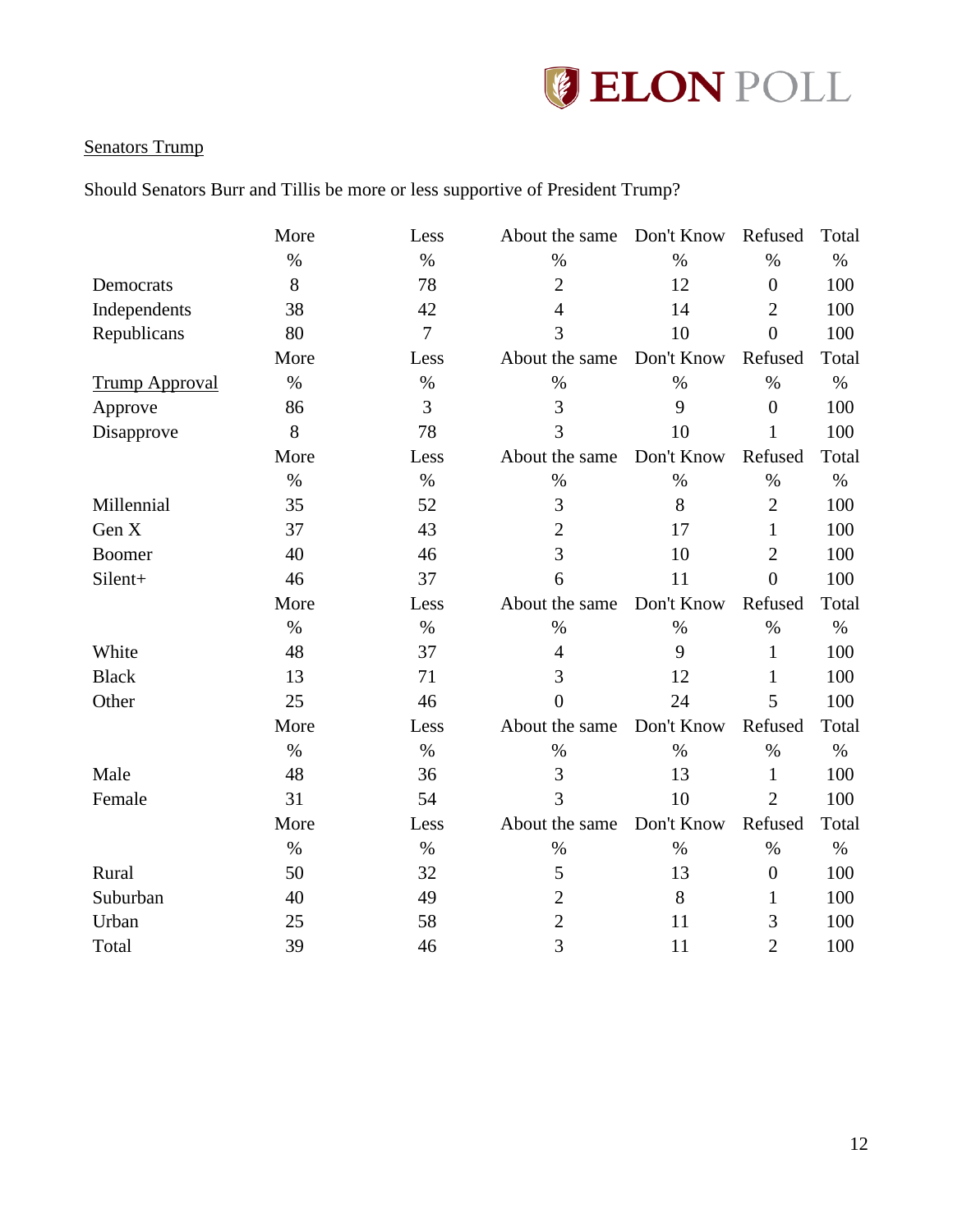

### Russia Criminal

Do you think the federal investigation of Russia's interference in the 2016 presidential election will reveal criminal activity by President Trump, his family, or senior leaders in his administration?

|                       | Yes            | N <sub>o</sub> | Don't Know     | Refused          | Total |
|-----------------------|----------------|----------------|----------------|------------------|-------|
|                       | $\%$           | $\%$           | $\%$           | $\%$             | $\%$  |
| Democrats             | 75             | 14             | 11             | $\boldsymbol{0}$ | 100   |
| Independents          | 48             | 40             | 10             | 1                | 100   |
| Republicans           | 11             | 79             | 9              | $\mathbf{1}$     | 100   |
|                       | Yes            | N <sub>o</sub> | Don't Know     | Refused          | Total |
| <b>Trump Approval</b> | $\%$           | $\%$           | $\%$           | $\%$             | $\%$  |
| Approve               | $\overline{7}$ | 85             | 8              | $\overline{0}$   | 100   |
| Disapprove            | 78             | 12             | 10             | $\overline{0}$   | 100   |
|                       | Yes            | N <sub>o</sub> | Don't Know     | Refused          | Total |
|                       | $\%$           | $\%$           | $\%$           | $\%$             | $\%$  |
| Millennial            | 51             | 38             | 9              | $\mathbf{1}$     | 100   |
| Gen X                 | 49             | 42             | 9              | $\mathbf{1}$     | 100   |
| <b>Boomer</b>         | 53             | 37             | 10             | $\overline{0}$   | 100   |
| Silent+               | 35             | 52             | 12             | 1                | 100   |
|                       | Yes            | No             | Don't Know     | Refused          | Total |
|                       | $\%$           | $\%$           | $\%$           | $\%$             | $\%$  |
| White                 | 40             | 50             | 10             | $\mathbf{1}$     | 100   |
| <b>Black</b>          | 76             | 15             | 9              | 1                | 100   |
| Other                 | 51             | 31             | 13             | 5                | 100   |
|                       | Yes            | No             | Don't Know     | Refused          | Total |
|                       | $\%$           | $\%$           | $\%$           | $\%$             | $\%$  |
| Male                  | 40             | 50             | 10             | $\boldsymbol{0}$ | 100   |
| Female                | 56             | 33             | 9              | $\overline{2}$   | 100   |
|                       | Yes            | N <sub>o</sub> | Don't Know     | Refused          | Total |
|                       | $\%$           | $\%$           | $\%$           | $\%$             | $\%$  |
| Rural                 | 40             | 48             | 11             | $\overline{0}$   | 100   |
| Suburban              | 46             | 43             | 10             | $\boldsymbol{0}$ | 100   |
| Urban                 | 61             | 30             | $\overline{7}$ | $\overline{2}$   | 100   |
| Total                 | 49             | 40             | 10             | $\mathbf{1}$     | 100   |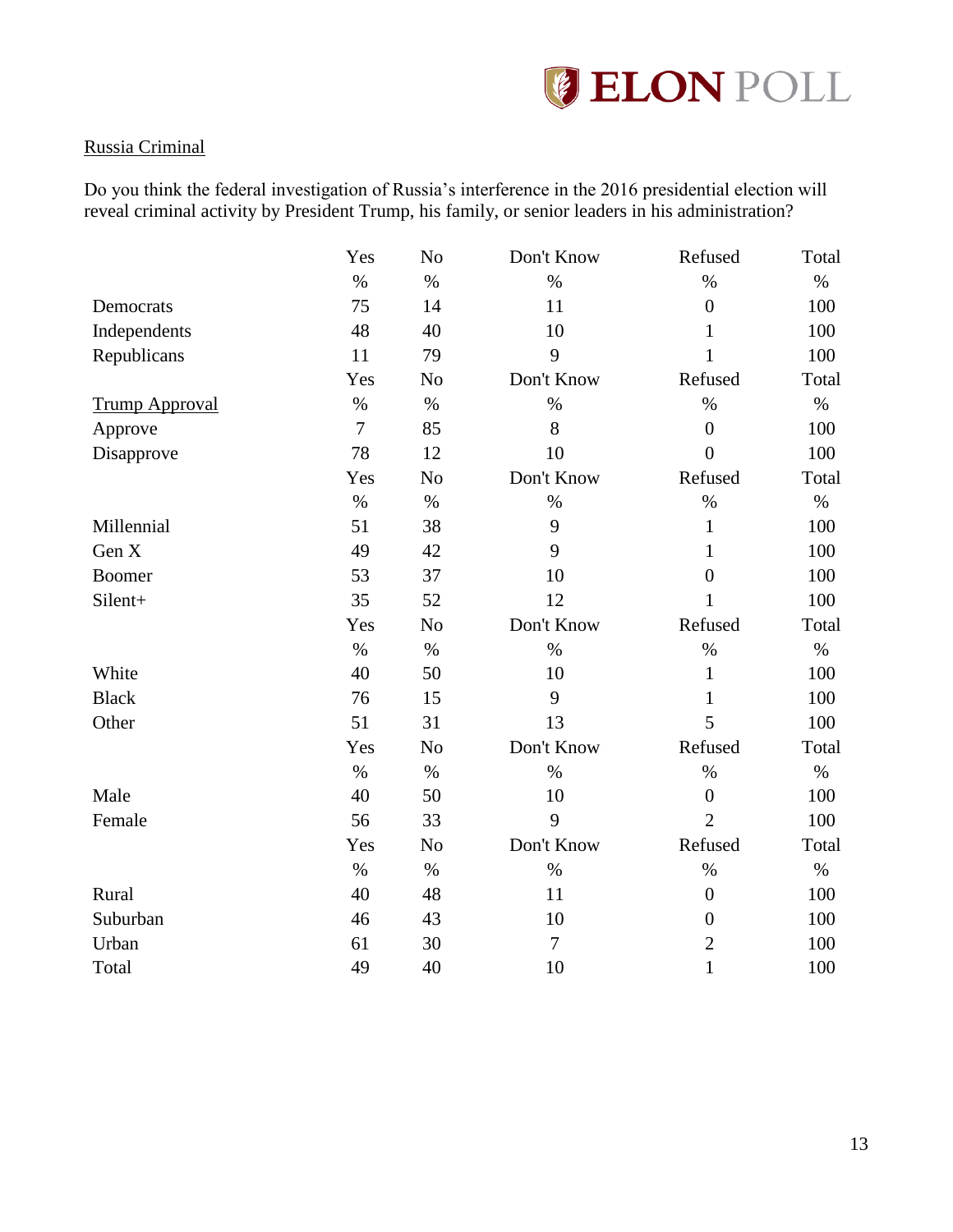

### Russia Turnout

Does the Russia investigation make you more or less motivated to vote in the 2018 midterm elections, or does it not make a difference?

|                       | More | Less           | No Difference | Don't Know     | Refused          | Total |
|-----------------------|------|----------------|---------------|----------------|------------------|-------|
|                       | $\%$ | $\%$           | $\%$          | $\%$           | $\%$             | $\%$  |
| Democrats             | 53   | 3              | 42            | $\overline{2}$ | $\boldsymbol{0}$ | 100   |
| Independents          | 29   | 3              | 67            | 1              | $\overline{0}$   | 100   |
| Republicans           | 18   | 3              | 78            | 1              | $\overline{0}$   | 100   |
|                       | More | Less           | No Difference | Don't Know     | Refused          | Total |
| <b>Trump Approval</b> | $\%$ | $\%$           | $\%$          | $\%$           | $\%$             | $\%$  |
| Approve               | 21   | $\mathbf{1}$   | 77<br>1       |                | $\overline{0}$   | 100   |
| Disapprove            | 45   | $\overline{4}$ | 49            | 1              | $\overline{0}$   | 100   |
|                       | More | Less           | No Difference | Don't Know     | Refused          | Total |
|                       | $\%$ | $\%$           | $\%$          | $\%$           | $\%$             | $\%$  |
| Millennial            | 30   | $\overline{4}$ | 65            | $\overline{0}$ | $\mathbf{1}$     | 100   |
| Gen X                 | 34   | 3              | 63            | $\overline{0}$ | $\overline{0}$   | 100   |
| <b>Boomer</b>         | 38   | 3              | 57            | $\overline{2}$ | $\overline{0}$   | 100   |
| Silent+               | 34   | 3              | 60            | 3              | $\overline{0}$   | 100   |
|                       | More | Less           | No Difference | Don't Know     | Refused          | Total |
|                       | $\%$ | $\%$           | $\%$          | $\%$           | $\%$             | $\%$  |
| White                 | 30   | $\overline{2}$ | 67            | $\mathbf{1}$   | $\overline{0}$   | 100   |
| <b>Black</b>          | 47   | 5              | 47            | 1              | $\boldsymbol{0}$ | 100   |
| Other                 | 37   | 5              | 53            | $\overline{0}$ | 5                | 100   |
|                       | More | Less           | No Difference | Don't Know     | Refused          | Total |
|                       | $\%$ | $\%$           | $\%$          | $\%$           | $\%$             | $\%$  |
| Male                  | 29   | $\mathbf{2}$   | 68            | $\overline{0}$ | $\boldsymbol{0}$ | 100   |
| Female                | 38   | 3              | 56            | $\overline{2}$ | 1                | 100   |
|                       | More | Less           | No Difference | Don't Know     | Refused          | Total |
|                       | $\%$ | $\%$           | $\%$          | $\%$           | $\%$             | $\%$  |
| Rural                 | 32   | $\overline{2}$ | 65            | $\mathbf{1}$   | $\overline{0}$   | 100   |
| Suburban              | 37   | $\overline{4}$ | 57            | $\overline{2}$ | $\overline{0}$   | 100   |
| Urban                 | 35   | 3              | 60            | 1              | 1                | 100   |
| Total                 |      |                |               |                |                  |       |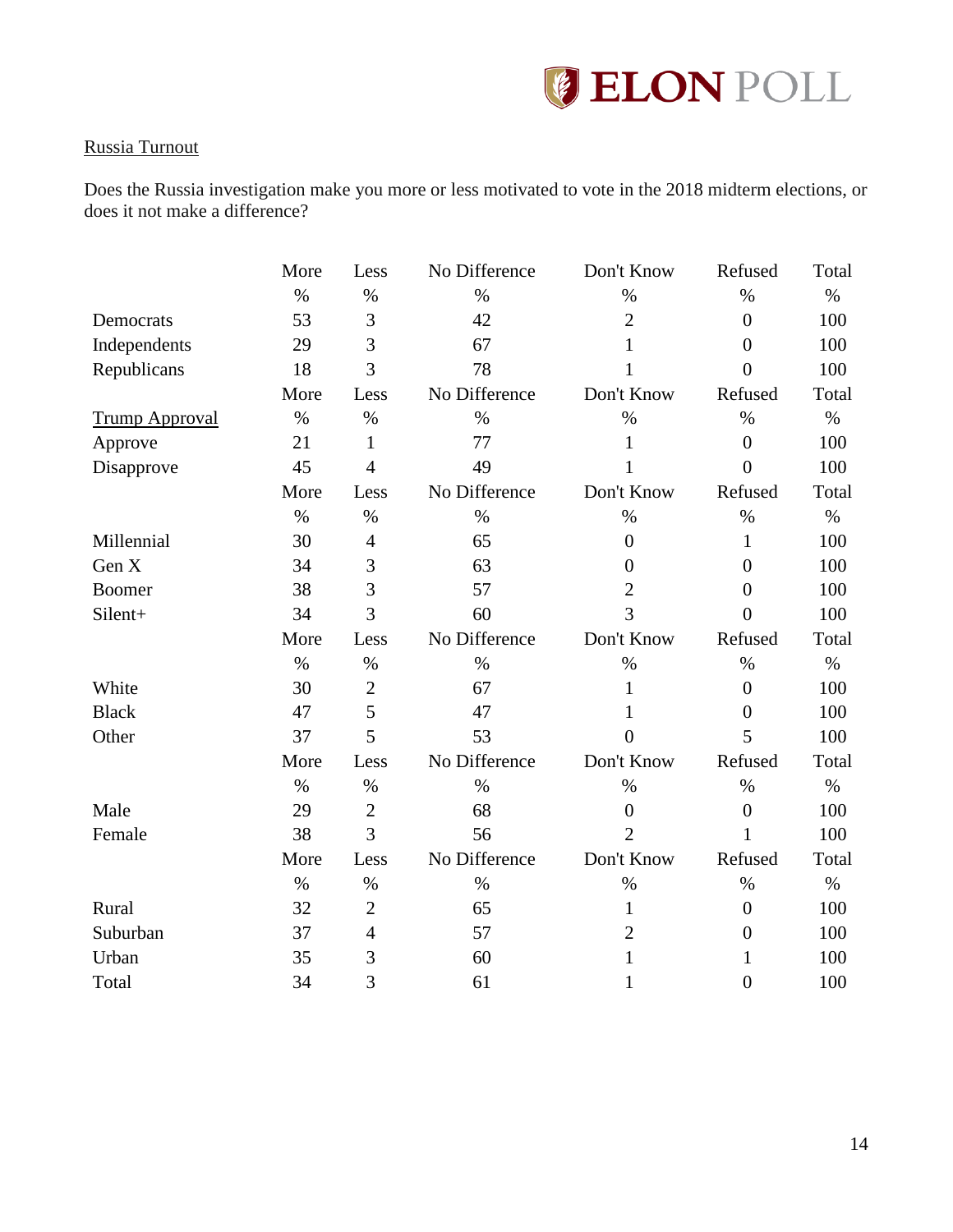

### Russia seriousness

Which of these two statements comes closer to your view about the Russia investigation:

A. it is a very serious matter because it could reveal corruption in the Trump administration.

OR

B. it is just politics, the kind of thing both parties engage in.

|                       | <b>Serious Matter</b> | <b>Just Politics</b> | Don't Know     | Refused        | Total |
|-----------------------|-----------------------|----------------------|----------------|----------------|-------|
|                       | $\%$                  | $\%$                 | $\%$           | $\%$           | $\%$  |
| Democrats             | 85                    | 11                   | 3              | $\overline{0}$ | 100   |
| Independents          | 51                    | 38                   | 7              | $\overline{4}$ | 100   |
| Republicans           | 13                    | 79                   | $\overline{4}$ | 5              | 100   |
|                       | <b>Serious Matter</b> | <b>Just Politics</b> | Don't Know     | Refused        | Total |
| <b>Trump Approval</b> | $\%$                  | $\%$                 | $\%$           | $\%$           | $\%$  |
| Approve               | 11                    | 77                   | 7              | 5              | 100   |
| Disapprove            | 81                    | 13                   | 4              | $\mathbf{1}$   | 100   |
|                       | <b>Serious Matter</b> | <b>Just Politics</b> | Don't Know     | Refused        | Total |
|                       | $\%$                  | $\%$                 | $\%$           | $\%$           | $\%$  |
| Millennial            | 55                    | 35                   | 7              | 3              | 100   |
| Gen X                 | 52                    | 39                   | 4              | 5              | 100   |
| Boomer                | 55                    | 36                   | 6              | $\overline{2}$ | 100   |
| Silent+               | 40                    | 54                   | 3              | 3              | 100   |
|                       | <b>Serious Matter</b> | <b>Just Politics</b> | Don't Know     | Refused        | Total |
|                       | $\%$                  | $\%$                 | $\%$           | $\%$           | $\%$  |
| White                 | 45                    | 46                   | 5              | $\overline{4}$ | 100   |
| <b>Black</b>          | 74                    | 21                   | $\overline{4}$ | $\mathbf{1}$   | 100   |
| Other                 | 54                    | 30                   | 12             | 5              | 100   |
|                       | <b>Serious Matter</b> | <b>Just Politics</b> | Don't Know     | Refused        | Total |
|                       | $\%$                  | $\%$                 | $\%$           | $\%$           | $\%$  |
| Male                  | 42                    | 48                   | 7              | 3              | 100   |
| Female                | 62                    | 31                   | $\overline{4}$ | 3              | 100   |
|                       | <b>Serious Matter</b> | <b>Just Politics</b> | Don't Know     | Refused        | Total |
|                       | $\%$                  | $\%$                 | $\%$           | $\%$           | $\%$  |
| Rural                 | 41                    | 50                   | 7              | $\overline{2}$ | 100   |
| Suburban              | 57                    | 36                   | 3              | 3              | 100   |
| Urban                 | 62                    | 29                   | 5              | $\overline{4}$ | 100   |
| Total                 | 52                    | 39                   | 5              | 3              | 100   |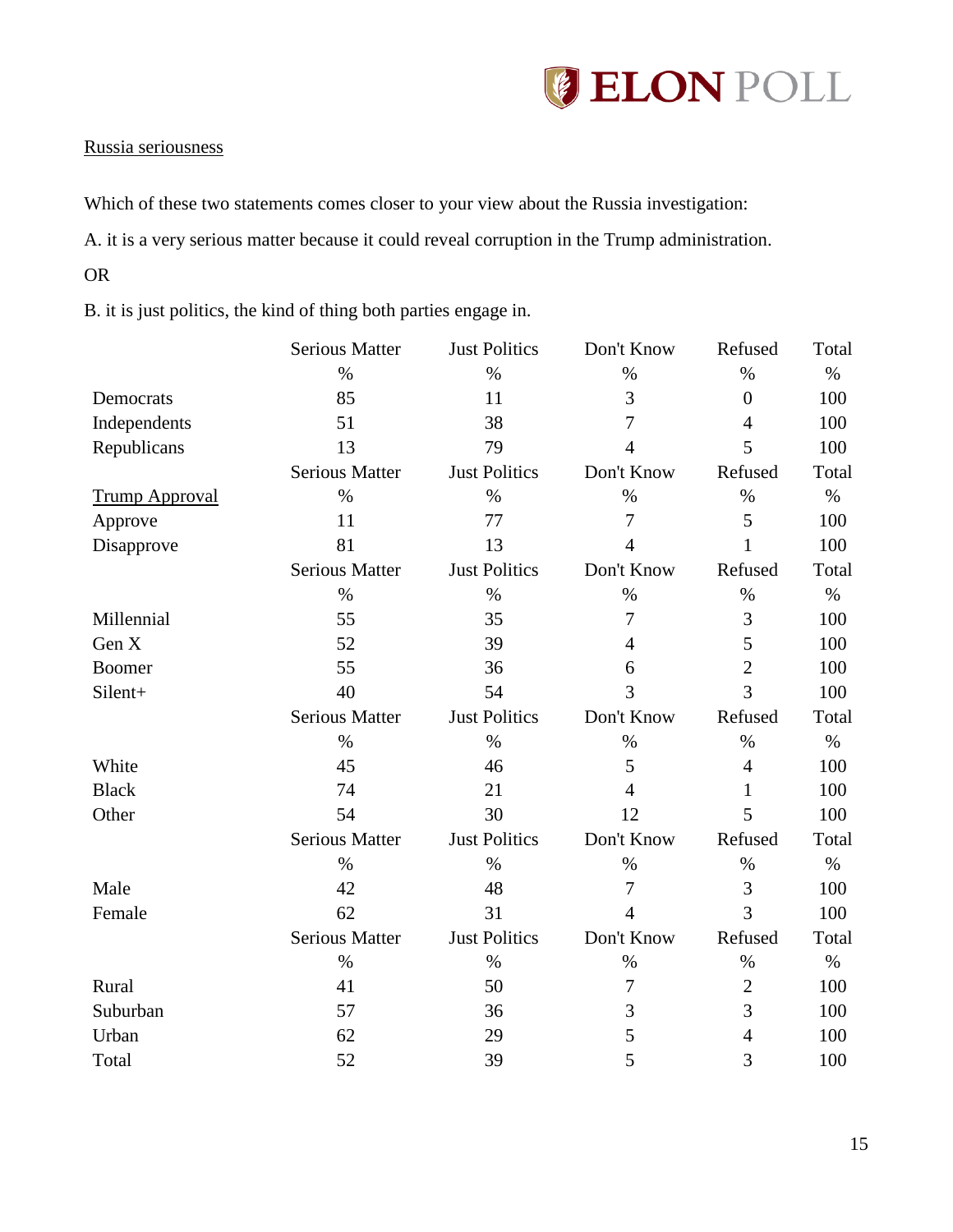

### North Korea

Do you expect tensions between the United States and North Korea will lead to the use of nuclear weapons, by either country, within the next year?

|                       | Yes  | N <sub>o</sub> | Don't Know | Refused          | Total |
|-----------------------|------|----------------|------------|------------------|-------|
|                       | $\%$ | $\%$           | $\%$       | $\%$             | $\%$  |
| Democrats             | 41   | 47             | 12         | $\boldsymbol{0}$ | 100   |
| Independents          | 15   | 72             | 12         | $\overline{0}$   | 100   |
| Republicans           | 11   | 71             | 18         | $\overline{0}$   | 100   |
|                       | Yes  | N <sub>o</sub> | Don't Know | Refused          | Total |
| <b>Trump Approval</b> | $\%$ | $\%$           | $\%$       | $\%$             | $\%$  |
| Approve               | 14   | 70             | 16         | $\overline{0}$   | 100   |
| Disapprove            | 31   | 56             | 12         | $\mathbf{1}$     | 100   |
|                       | Yes  | No             | Don't Know | Refused          | Total |
|                       | $\%$ | $\%$           | $\%$       | $\%$             | $\%$  |
| Millennial            | 21   | 65             | 13         | $\overline{2}$   | 100   |
| Gen X                 | 25   | 64             | 11         | $\overline{0}$   | 100   |
| <b>Boomer</b>         | 27   | 60             | 13         | $\mathbf{1}$     | 100   |
| Silent+               | 19   | 60             | 21         | $\overline{0}$   | 100   |
|                       | Yes  | N <sub>o</sub> | Don't Know | Refused          | Total |
|                       | $\%$ | $\%$           | $\%$       | $\%$             | $\%$  |
| White                 | 16   | 70             | 14         | $\boldsymbol{0}$ | 100   |
| <b>Black</b>          | 45   | 43             | 11         | 1                | 100   |
| Other                 | 31   | 53             | 11         | 5                | 100   |
|                       | Yes  | N <sub>o</sub> | Don't Know | Refused          | Total |
|                       | $\%$ | $\%$           | $\%$       | $\%$             | $\%$  |
| Male                  | 15   | 75             | 10         | $\overline{0}$   | 100   |
| Female                | 31   | 52             | 16         | $\mathbf{1}$     | 100   |
|                       | Yes  | N <sub>o</sub> | Don't Know | Refused          | Total |
|                       | $\%$ | $\%$           | $\%$       | $\%$             | $\%$  |
| Rural                 | 25   | 64             | 11         | $\mathbf{1}$     | 100   |
| Suburban              | 20   | 64             | 15         | $\mathbf{1}$     | 100   |
| Urban                 | 25   | 59             | 15         | 1                | 100   |
| Total                 | 24   | 62             | 13         | 1                | 100   |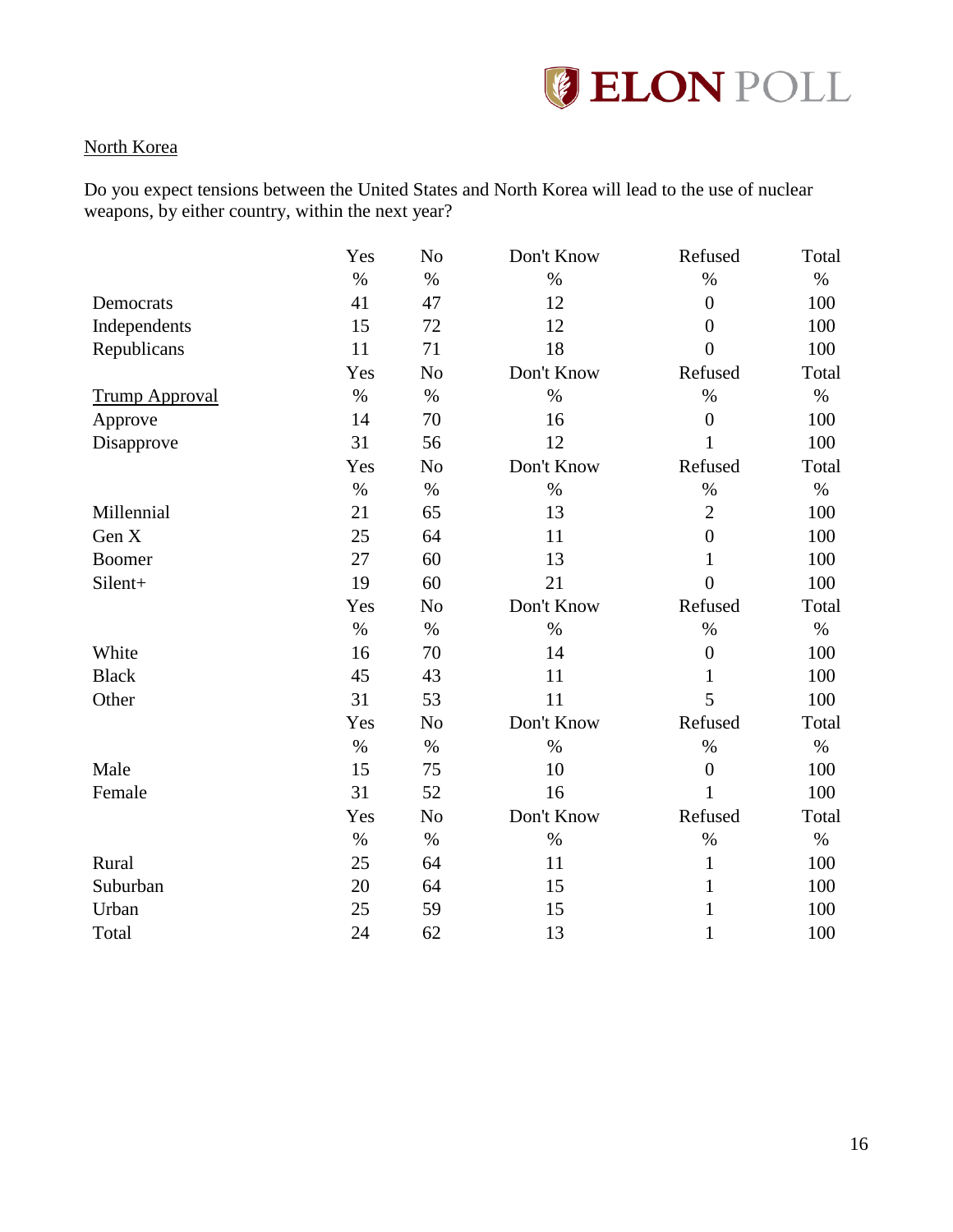

# <span id="page-17-0"></span>**Question Ordering**

- $\bullet$  intro
- consent
- Approve Trump
- Approve Cooper
- Approve Burr
- Approve Tillis
- Senators Trump
- Trump media [Random Half A]
- Russia seriousness
- Russia criminal
- Russia Turnout
- Trump media [Random Half B]
- Opiod importance
- Opiod impact
- Opiod vs heroin
- Opiod resources
- Opiod crime
- North Korea
- Economy
- Black Friday
- Cyber Monday
- Holiday Spending
- Politics Thanksgiving
- Thanksgiving Tradition
- Party Id
- Party Id Independent Branch
- age
- Interviewer-assessed gender (Post-Interview)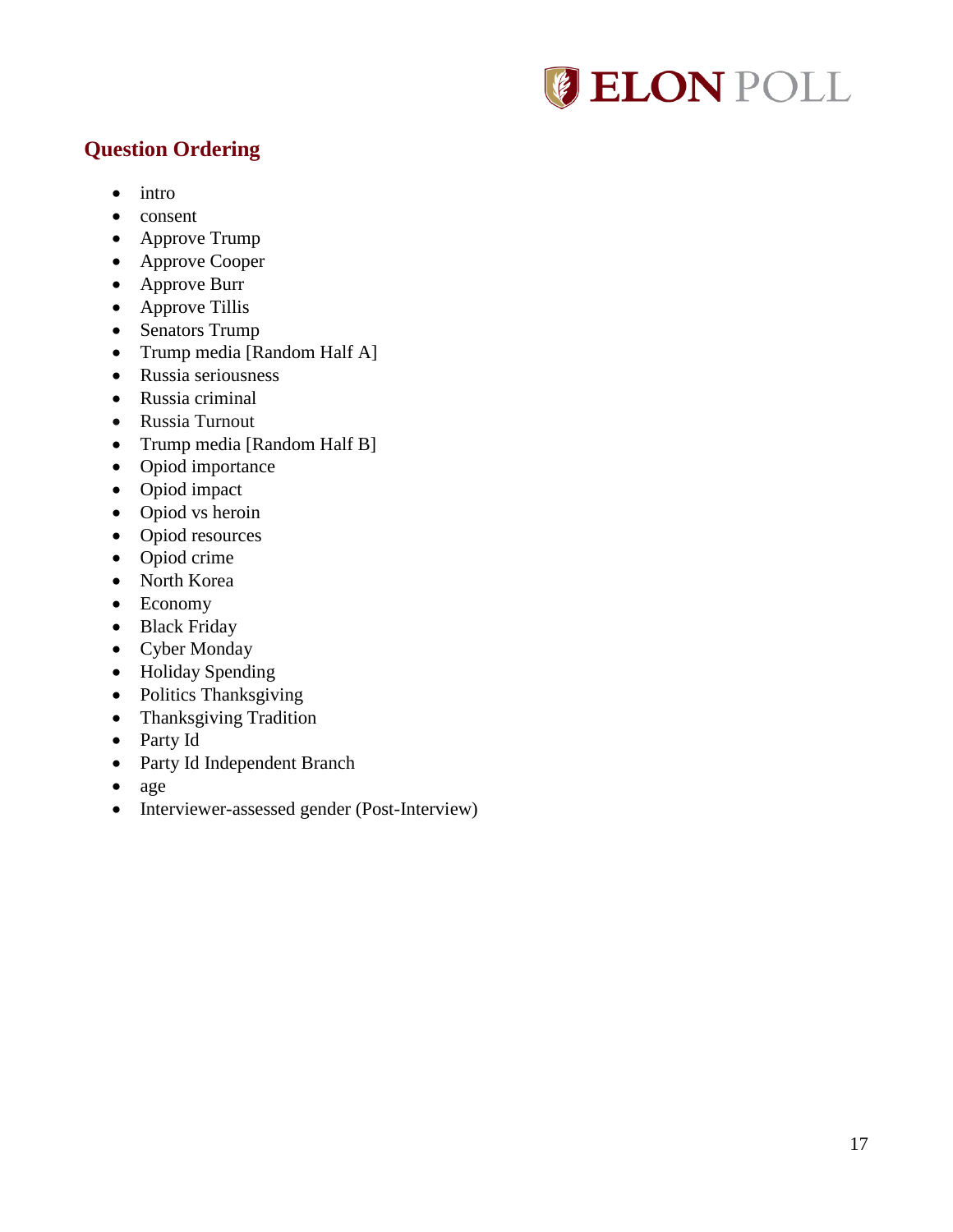

# <span id="page-18-0"></span>**Methodological Information**

|                                       | Population Registered Voters, North Carolina                                                  |
|---------------------------------------|-----------------------------------------------------------------------------------------------|
|                                       |                                                                                               |
| Dates in the field: November 6-9,2017 |                                                                                               |
|                                       |                                                                                               |
| Margin of Error:+/- 3.5%              |                                                                                               |
|                                       |                                                                                               |
|                                       | Weighting Variables: Age, Race, Gender, Registered Party Identification, Urban/Suburban/Rural |
|                                       | County                                                                                        |

### *Procedure*

The Elon University Poll uses a random sample of North Carolina voters with telephones and wireless (cell) telephone numbers.

For the administration of surveys, the Elon University Poll uses CATI system software (Computer Assisted Telephone Interviewing). We attempt to reach each working telephone number in the sample up to three times. We only interview residents of North Carolina who are over 18. In compliance with FCC rules, each phone number was dialed manually by a human interviewer. An interview is complete only if a respondent progresses through the entire survey.

The Elon University Poll conducted the survey in English. Live interviewers called from 6:30 pm to 9:00 pm, Monday through Thursday, 11/6-11/9.

To ensure accurate identification of individuals from voter registration records, interviews were deleted if self-reported age and interviewer-assessed gender varied from voter file data.

### *Weighting*

Weights were generated using a technique known as iterative proportional fitting, also known as raking. We typically weight results from the Elon University Poll on multiple demographic characteristics. In the case of this survey, our target population was registered voters in North Carolina. The weight variables were race, gender, age and registered party identification. Each variable was weighted to match relative proportions of registered voters in North Carolina (active and inactive). These proportions were calculated from the NC SOBE voter file accessed on 9/3/17 Note that registered party differs significantly from self-identified party identification, which is more of a psychological attachment than a stable demographic.

Because the sample was from the voter registration list rather than a random digit dial, we did not weight on phone usage (as is our practice with RDD surveys), largely because CDC parameters of phone usage are reflective of the general population rather than registered voters alone.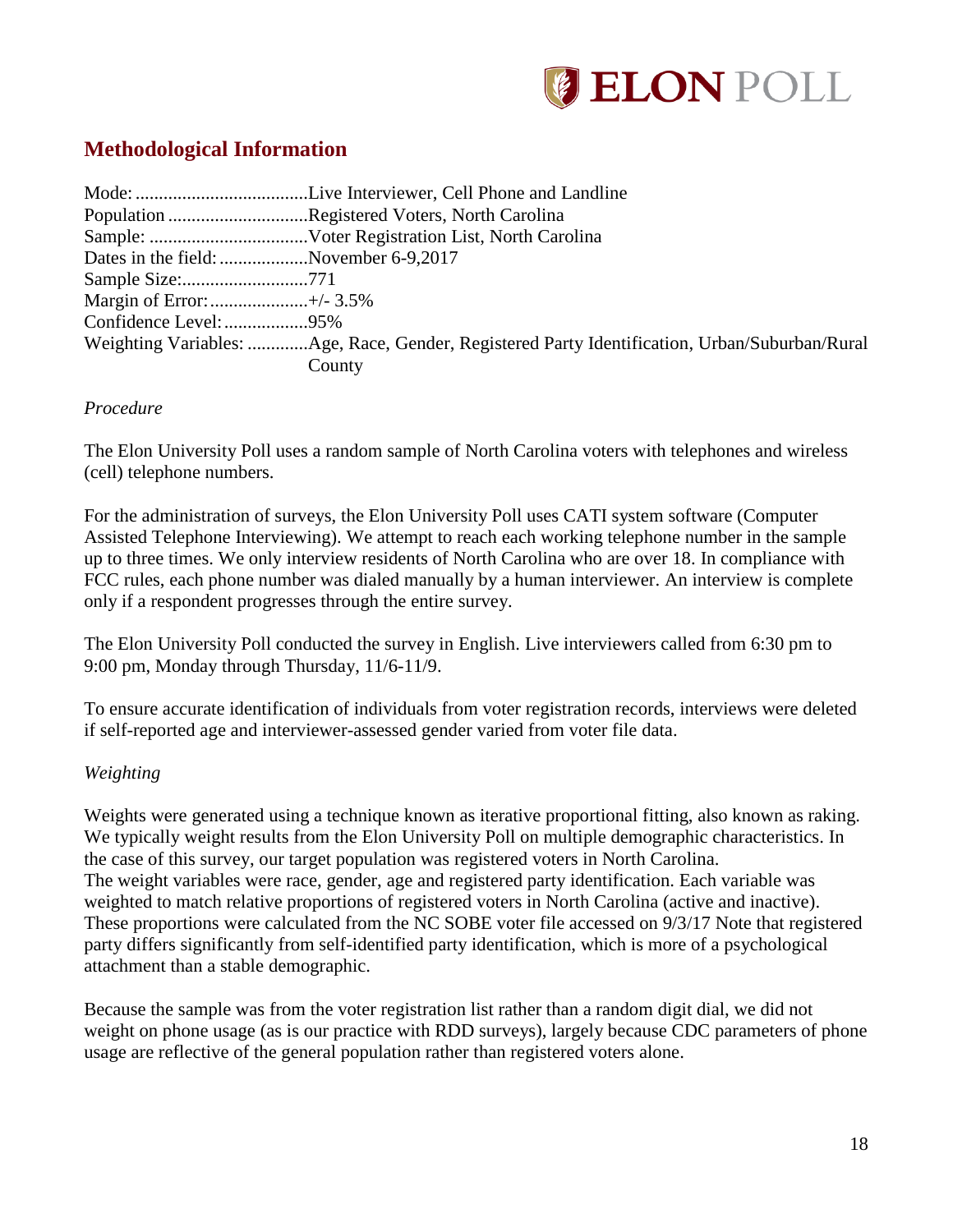

### *Design Effects*

The standard error of an estimate for a simple random sample is different from the standard error of an estimate based on a weighted sample. This is referred to as a design effect. For example, the overall design effect for the final weights for the sample of *Registered Voters in North Carolina* was 1.31. So an adjusted margin of error for that sample that takes into account the design effect of a survey would be  $+/-$  4.62 instead of  $+/-$  3.53.

### *Support for Transparency*

The Elon University Poll supports transparency in survey research and is a charter member of the American Association for Public Opinion Research Transparency Initiative, which is a program promoting openness and transparency about survey research methods and operations among survey research professionals and the industry. All information about the Elon University Poll that we released to the public conforms to reporting conventions recommended by the American Association for Public Opinion Research and the National Council on Public Polls.

### *Question Construction and Question Order*

In releasing survey results, the Elon University Poll provides the questions as worded and the order in which respondents receive these questions. In some cases, question ordering rotates to avoid biases. In an effort to provide neutral, non-biased questions, we attempt to observe conventional question wording and question order protocols in all of our polls. In order to avoid recency or primacy effects, we randomize candidate names and directional response options (e.g. support / oppose) within the text of each question. We pretest every questionnaire multiple times before entering the field.

### *Branching Questions*

For questions with multiple response options, we often program our surveys to branch into a secondary probing question.

### *"Don't Know" & "Refused" Response Options*

All questions include an option for respondents to volunteer "Don't Know" or to refuse. Unless otherwise noted, interviewers do not prompt "don't know" responses.

### *Panel Respondents*

The Elon Poll has developed a probability-based panel of North Carolina registered voters. This allows us to track changes in individual-level opinions over time. Panel members are recruited at the end of our regular voter list probability-based telephone survey interviews by asking respondents for permission to contact them again. Over 95% of interviewees typically agree to be contacted again, and demographics are similar between panel and non-panel respondents. This survey consisted of 307 non-panel interviews and 464 panel interviews.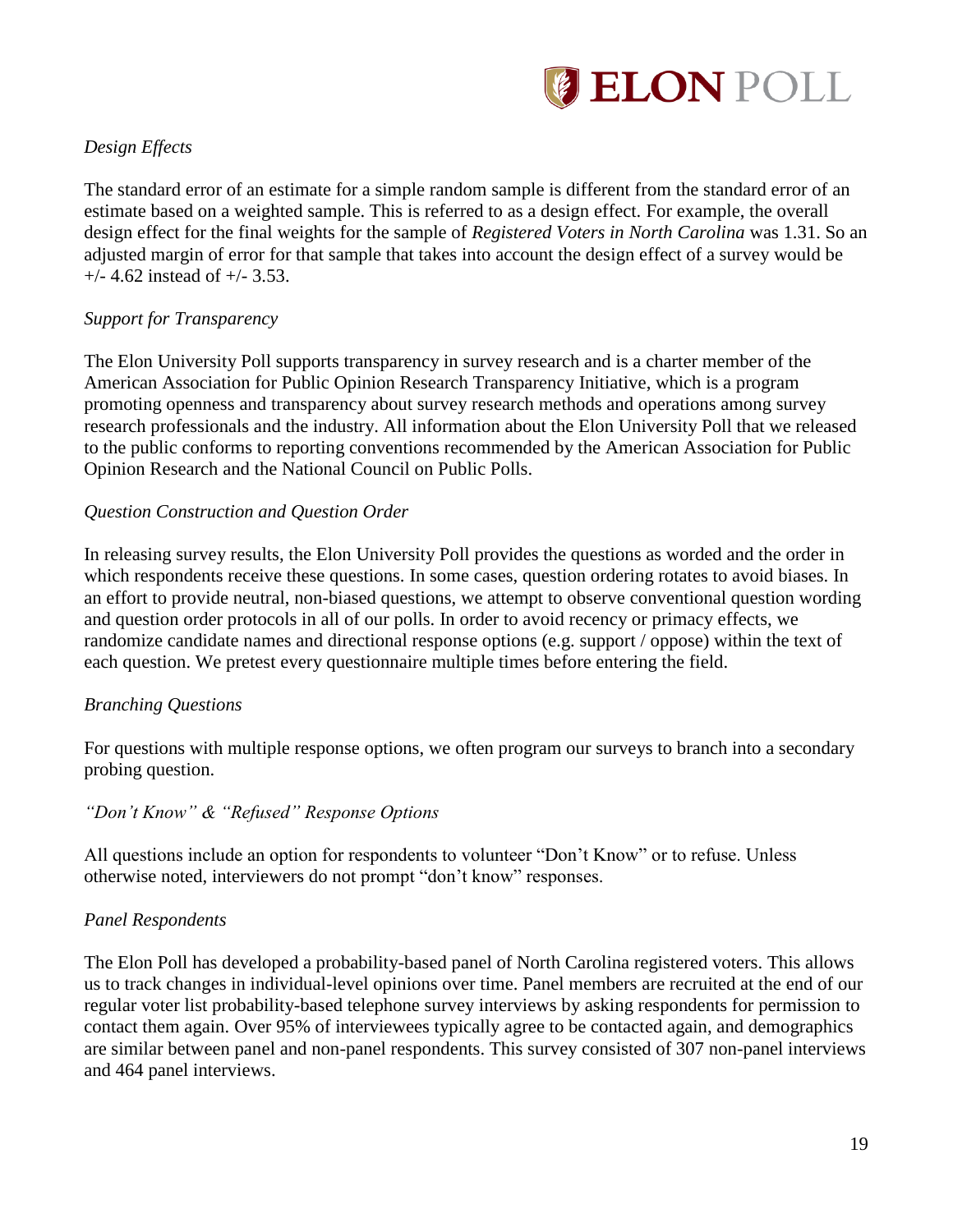

#### **Frequently Asked Questions**

#### **1. Who pays for the Elon University Poll?**

Elon University fully funds the Elon University Poll. The poll operates under the auspices of the College of Arts and Sciences at Elon University, led by Dean Gabie Smith. The Elon University administration, led by Dr. Leo Lambert, president of the university, fully supports the Elon University Poll as part of its service to the community. Because of this generous support, the Elon University poll does not engage in any contract work. This permits the Elon University Poll to operate as a neutral, non-biased, non-partisan resource.

#### **2. Does the Elon University Poll favor a certain party?**

The Elon University Poll is an academic, non-partisan survey. We do not engage or work with any political candidates or parties. We employ best practices to ensure the results are not biased.

#### **3. Where do you get your numbers?**

We obtain a random sample of the North Carolina registered voter list from Survey Sample International (SSI). SSI enhances this list to provide up-to-date phone numbers for voters. In order to adjust for differing probabilities of completion by age, the sample was adjusted prior to making phone calls based on the likelihood of respondents of an age group to complete a survey.

#### **4. How many times do you call a number before giving up?**

We will attempt to call each working number up to three times before removing it from the sample.

#### **5. Do you call both cell phones and land lines?**

Yes. We use a mixed sample of both cell phones and landlines. In the case of this poll, our sample consisted of 75% cell phones and 25% landline phones. Cellphone ratios depend on age of respondent (Cellphones were used for 100% of Millennials, 60% of GenXers and Boomers, and 0% of Silent generation members).

#### **6. Do you weight the data?**

Yes. We apply weights to the data. An iterative proportional fitting algorithm generates weights based on North Carolina State Board of Election statistics.

#### **7. Do you randomize response options?**

Yes. We rotate the order of candidate names in all applicable questions. We also rotate order of text for other questions, such as those that include response options such as "more" and "less." Furthermore, we rotate the order of some questions themselves if we suspect the order of a question could bias results.

#### **8. How are students involved in the Elon University Poll?**

Elon University students are involved with the survey as part of the University's commitment to civic engagement and experiential learning where "students learn through doing." Student interviewers receive training prior to engaging in interviewing. A team of student polling associates assists the directors with data collection.